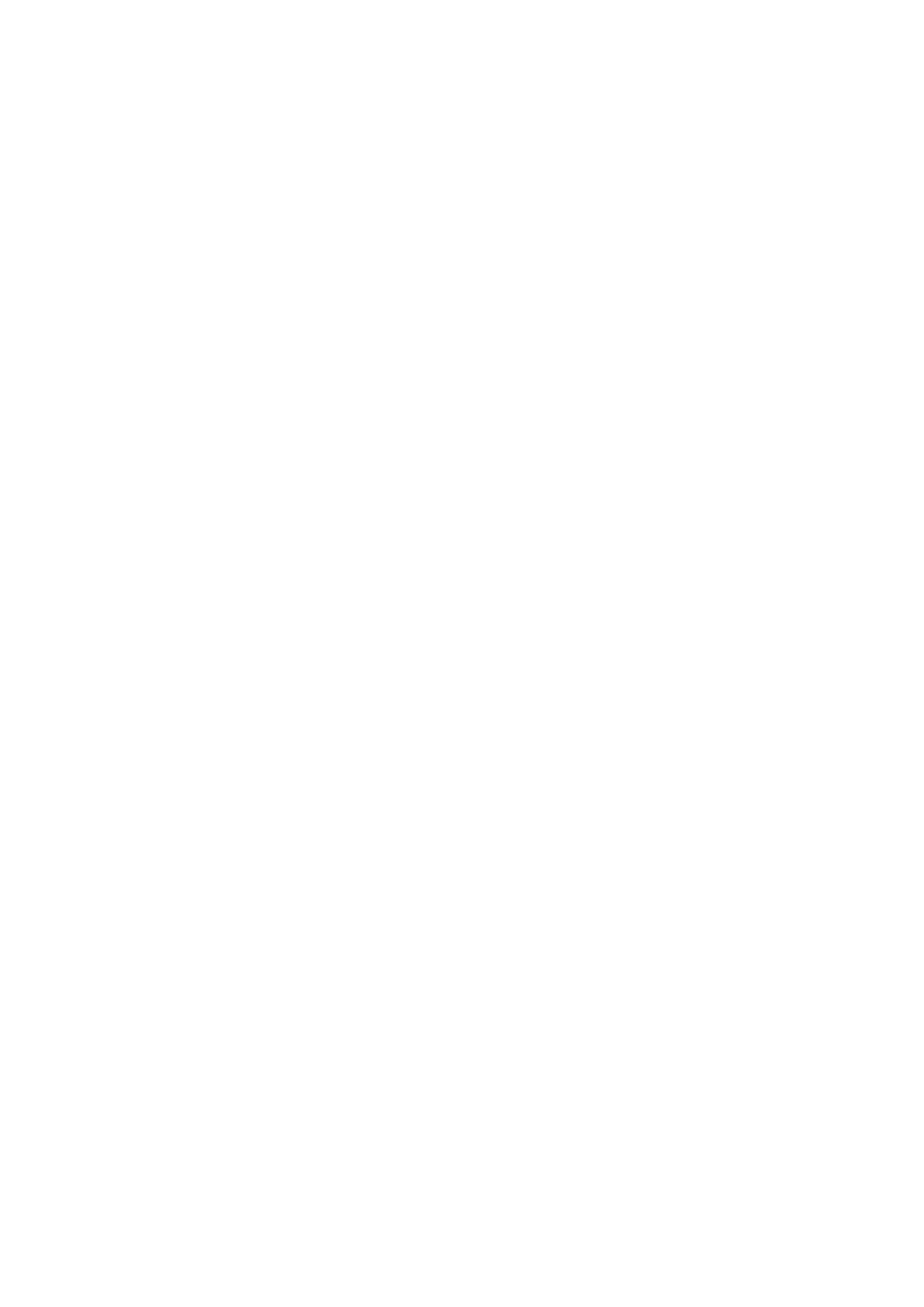# **Contents**

| Introduction                         |    |
|--------------------------------------|----|
| <b>Results from the Consultation</b> | 5  |
| What happens next?                   | 44 |
| Appendix 1 – List of Respondents     | 45 |
| Appendix 2 - Detailed Comments       |    |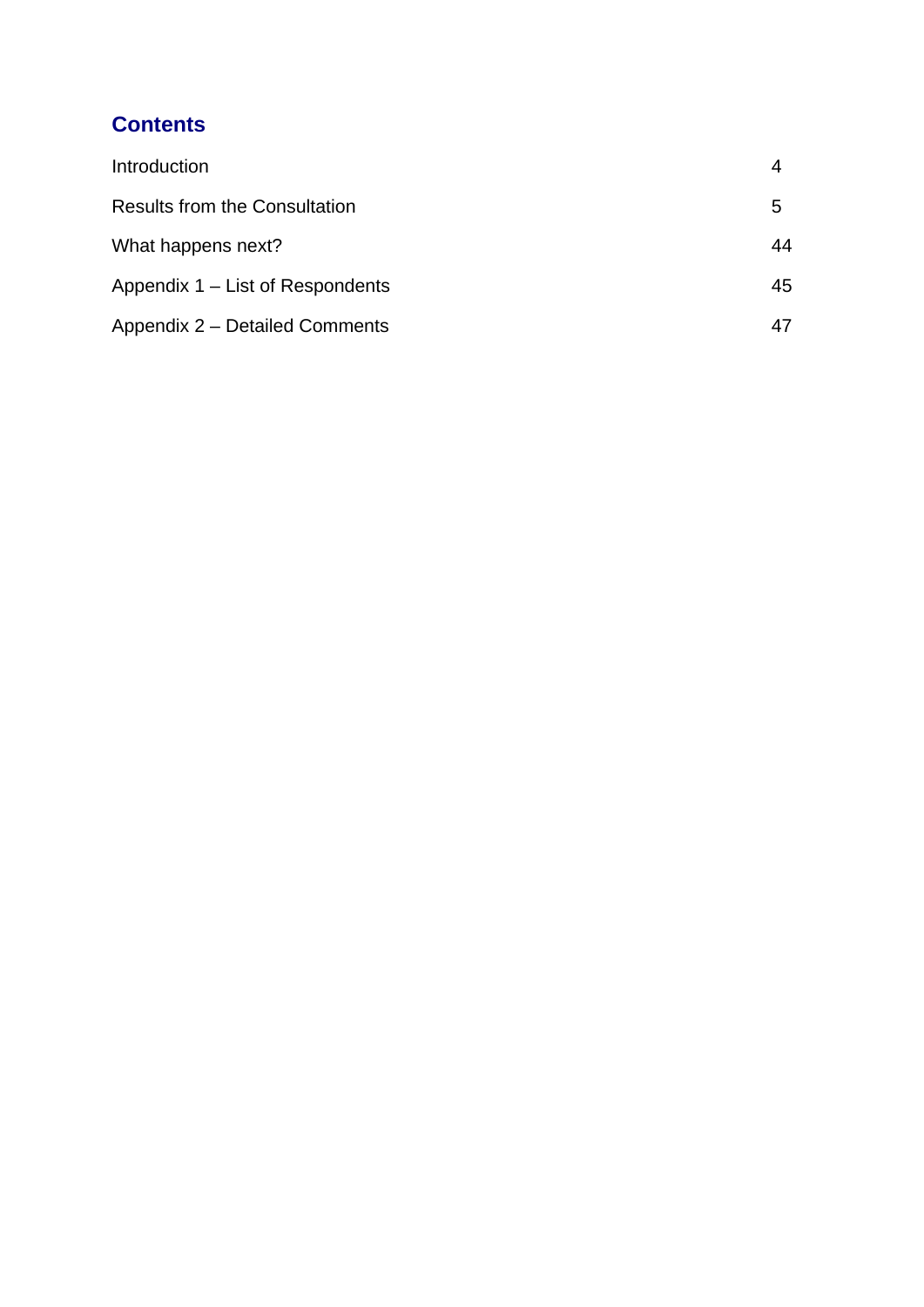# **Introduction**

Eden District Council consulted with the public on Issues and Options for the Housing Development Plan Document between Monday 13 August and Friday 12 October 2007.

The Issues and Options paper was split into two parts:

- The first part asked twenty seven questions around a number of themes, and the comments received for these will be used to help formulate draft policies in the Housing Development Plan Document Preferred Options paper.
- The second part was concerned with possible sites for housing development. The Issues and Options paper identified those sites that had been proposed to the Council as potential housing sites from a number of sources. The consultation document then asked for comments regarding the proposed sites and also asked for alternative options to be proposed for consideration.

There was a great deal of interest in the Issues and Options consultation document and it generated a large number of responses from a wide range of consultees and the general public as a whole. Responses were received from:

- 5 Eden District Councillors, one county councillor and a joint response was given by the Conservative Group of Eden District Council
- 17 parish councils and parish meetings
- More than 20 developers/agents
- Approximately 25 statutory consultees and voluntary/community groups
- Approximately 175 members of the general public

In addition to this was a petition with approximately 400 signatures objecting to Fairhill Playing Field being taken forward as a potential site for future housing development.

In total there were 95 responses relating to the policy questions and 427 responses relating to the sites; either supporting or objecting to specific sites, or proposing new ones.

The majority of responses from individuals related to specific sites, but approximately 40 individuals also provided a response to the housing policy based questions.

The responses to the sites in the Issues and Options consultation resulted in approximately 150 alternative sites being proposed.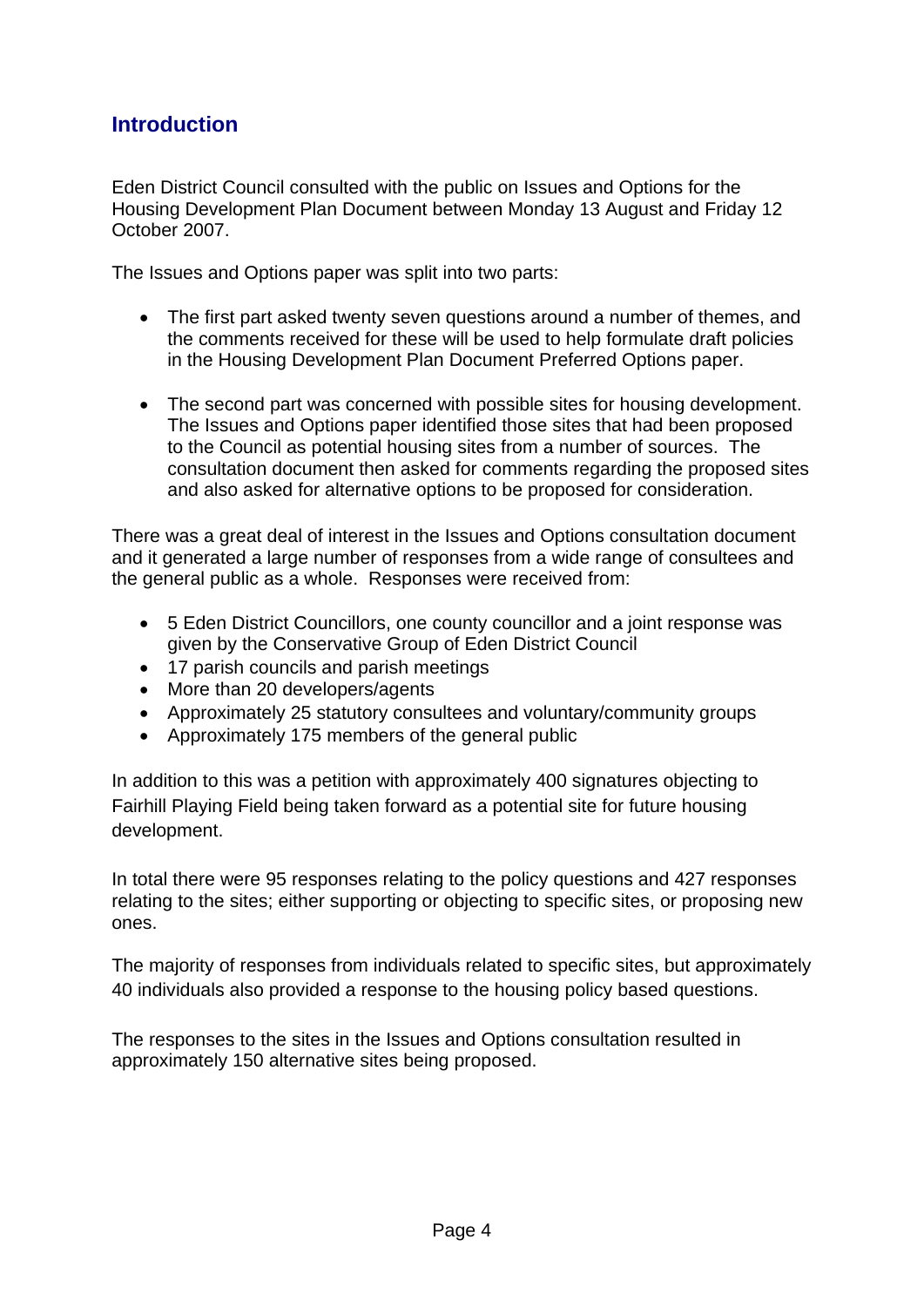# **Results from the Consultation**

Due to the high response rate the comments relating to sites have not yet been evaluated. It is expected that the comments relating to specific sites will be analysed and evaluated early in 2008 and reported to Environment Committee in the Spring. As a result, more policy based comments may emerge once the comments to specific sites have been considered.

#### **Structure of the Report**

The report considers each question in turn. It outlines the question and clearly indicates the preferences that were given from the available options in the form of a chart. This is followed by a summary of the key comments that were made to provide some context for the options supported, objected to, or new proposals made.

The number of responses that follows each chart relates to the number of respondents that made a selection from the options provided (to form the basis of the percentages in the charts).

It should be noted that some respondents selected an option and then provided comments to explain their answer, others only selected the option they agreed with, and other respondents made comments without indicating a preference from the options available.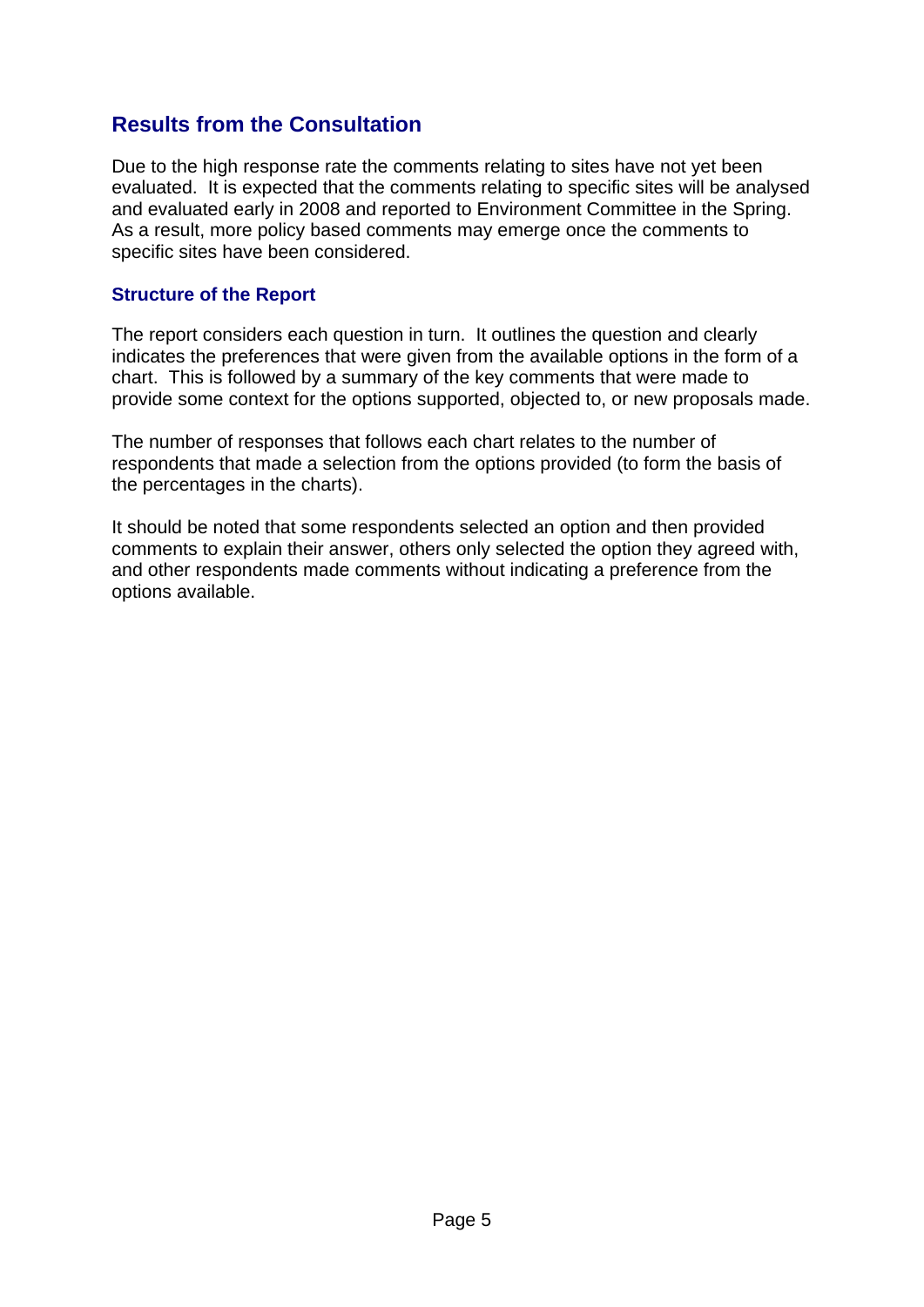

Based on 61 responses.

# **Summary of Key Issues from the Comments:**

The majority of respondents supported the draft objectives within the Issues and Options paper. Also, the majority of those who objected did not fundamentally object to them, but merely wanted to see either additions or amendments to the objectives.

Potential new objectives that were proposed were concerned with:

- Including the following objectives from PPS3: Housing:
	- To provide a mix of housing, both market and affordable, particularly in terms of tenure and price, to support a wide variety of households in all areas, both urban and rural
	- To provide a sufficient quantity of housing taking into account need and demand and seeking to improve choice
- Protecting ancient woodland
- Providing a choice of open market and affordable housing
- Improve affordability of housing by increasing supply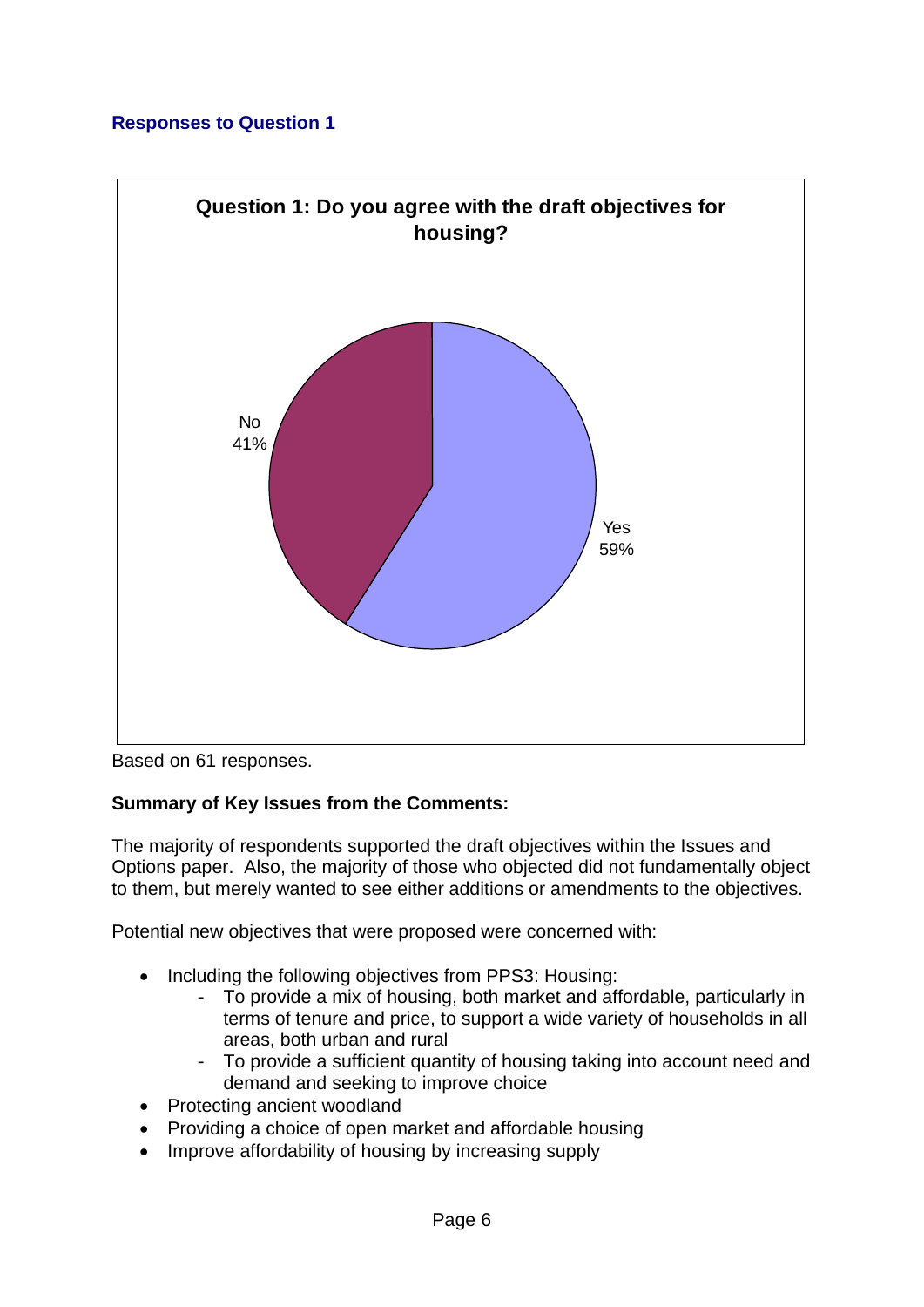- Making the best use of the existing housing stock and existing buildings (including farm buildings)
- Homelessness
- Protecting and enhancing the viability and sustainability of rural communities
- Balanced and sustainable communities
- Providing affordable homes for local people and ensuring local people live in them
- Making provision for the elderly and people with disabilities

The fifth objective received the most comments proposing changes, and a lot of the comments revolved around the word 'sustainably'. The changes for this that respondents wished to see varied and some appeared to contradict one another.

There were also some expressions that it should be clearly shown how the objectives have been reached, as part of the cascading from the Core Strategy, Community Strategy, the key issues identified in the Housing Market Areas within Eden etc.

A number of responses focused upon the locational strategy, sites and the proportions of development in different locations, which is not directly appropriate for the objectives. However the objectives will set the scene for the spatial strategy for housing.

Other concerns expressed were:

- Ensuring that there was sufficient infrastructure for the housing development
- Ensuring that rural communities would be able to benefit from development
- Ensuring a mix of housing, including intermediate housing, starter homes
- The impact on existing housing and communities
- Reducing the number of second homes in the district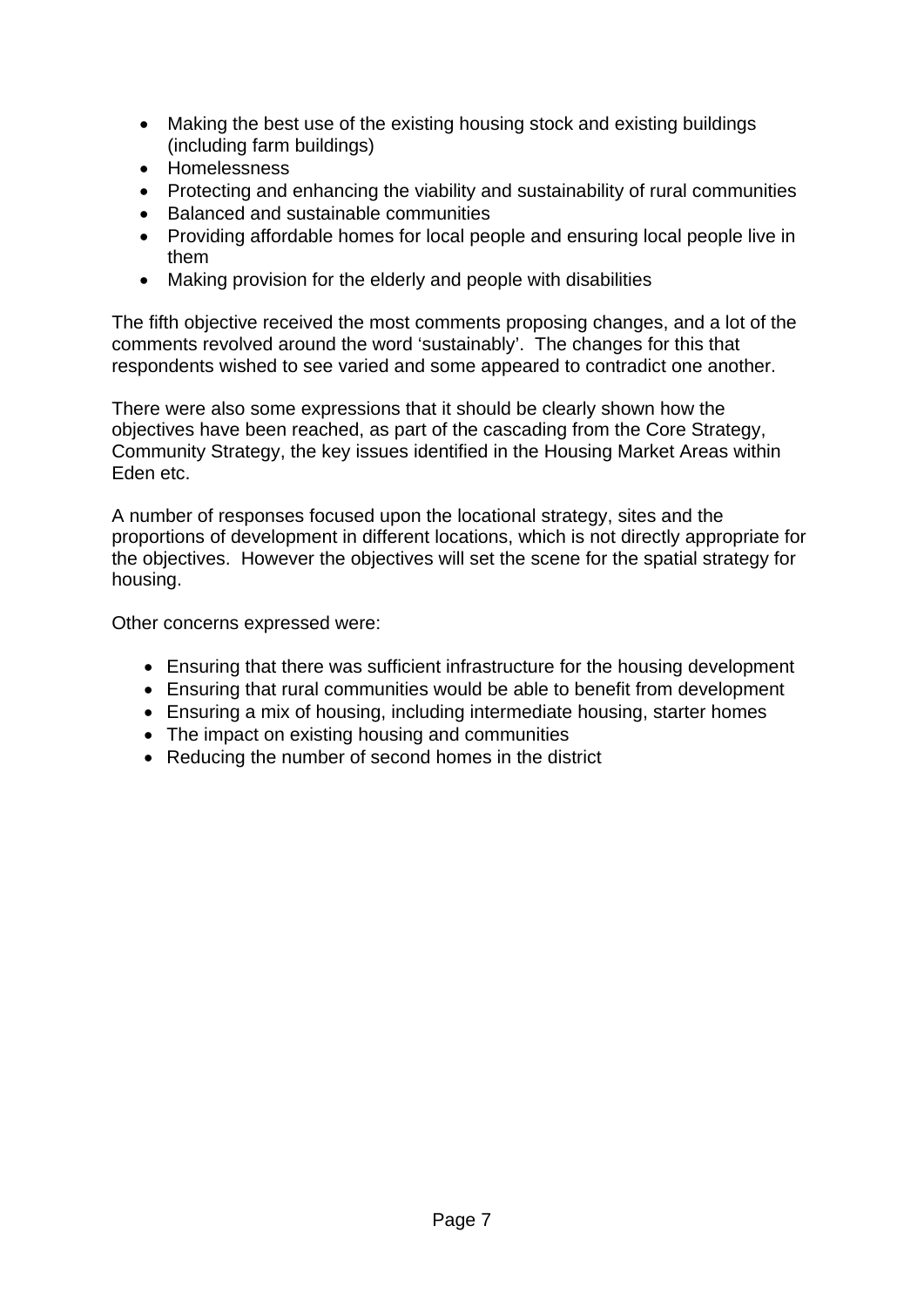

Based on 59 responses.

# **Summary of Key Issues from the Comments:**

The majority of respondents felt that the proportions for proposed development in different locations should be changed.

The most overwhelming theme to emerge is the feeling that the suggested figure of 60% for Penrith is too high. While the alternative figures suggested varied, they were mostly in the region of 40-50%.

The main reasons for wanting a lower figure in Penrith were to support the more rural parts of the district, and also due to concerns that Penrith itself would suffer from such a large volume of house building and did not have sufficient infrastructure to cope with the proposed scale of development.

Even so, there was general support from statutory agencies for having a significant level of development in Penrith. However, some statutory agencies (such as the Environment Agency) also expressed concerns about the levels of development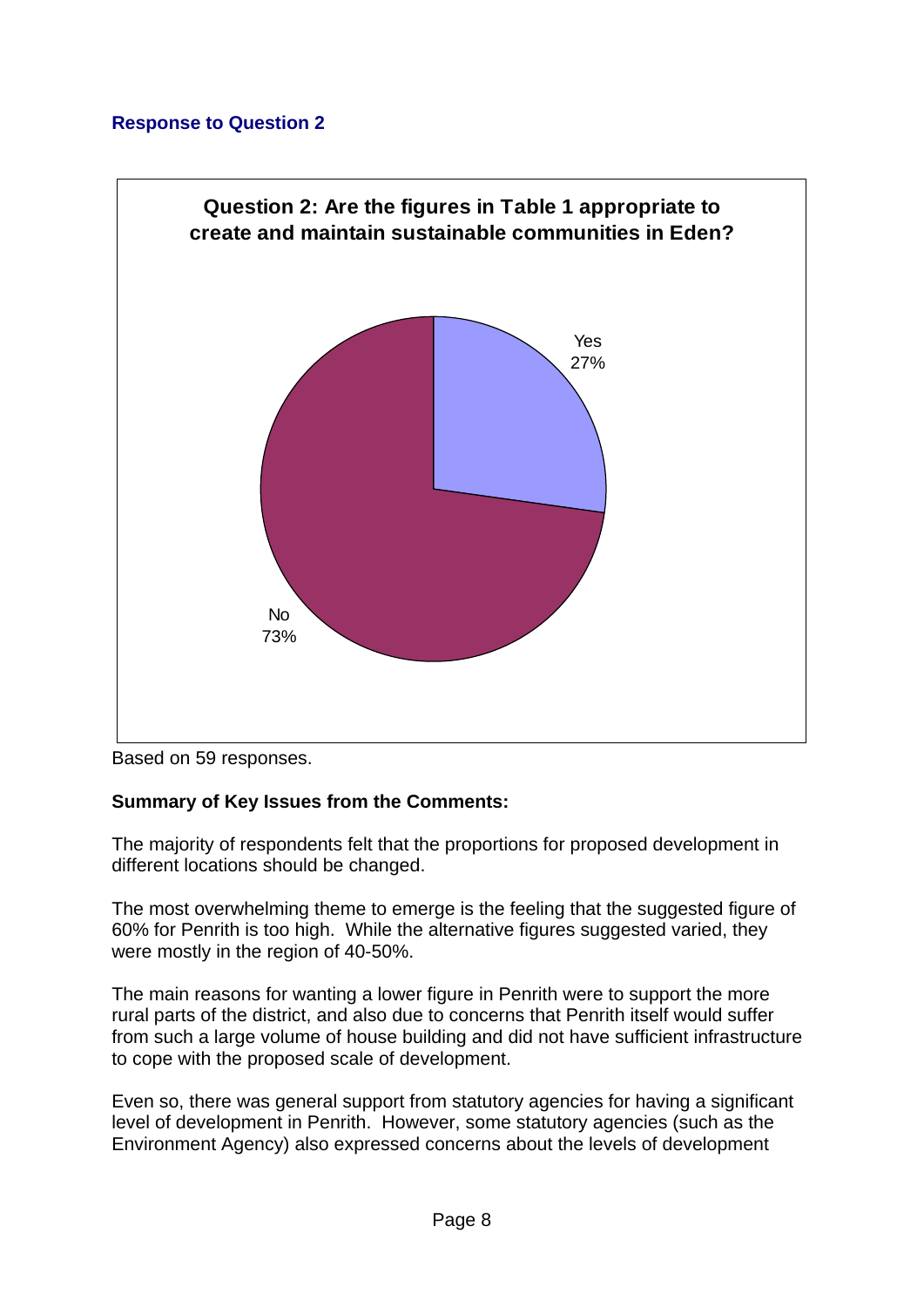suggested for Penrith and Appleby due to flooding issues and (in the case of Penrith) combined sewer overflow problems.

Although some respondents wished to reduce the allocation to the other 3 KSCs as part of a general redistribution from towns to rural parishes, these were outnumbered (by about 2:1) by respondents wishing to see increased allocations to Alston, Appleby and Kirkby Stephen. The latter group felt that it was important to ensure adequate growth in these towns to maintain their services and population and fulfil their role as Key Service Centres.

The other very common theme was a desire to have more growth in villages not designated as local service centres, with several respondents feeling there should be a percentage (generally 5% was suggested) of development allocated to these villages. A couple of respondents suggested that open market housing should be allowed in these rural areas.

Responses were relatively balanced between those wanting to increase or decrease the allocation to Local Service Centres. Where respondents suggested decreasing the LSC allocation, this was not because they didn't want growth in the LSCs, but as a means of increasing the allocation of Alston, Appleby, Kirkby Stephen or providing an allocation for smaller villages.

Some respondents disputed the principle of having percentages like this at all, and many stressed the need to be flexible.

There were also calls to ensure that housing was linked to employment, and that surveys of housing need and suitable sites should also inform the final allocations between different settlements.

A number or respondents (generally affiliated to the Upper Eden Community Plan) also suggested that all parishes outside of the Key Service Centres should receive an allocation of 1% growth in households per annum, with the removal of Local Service Centres.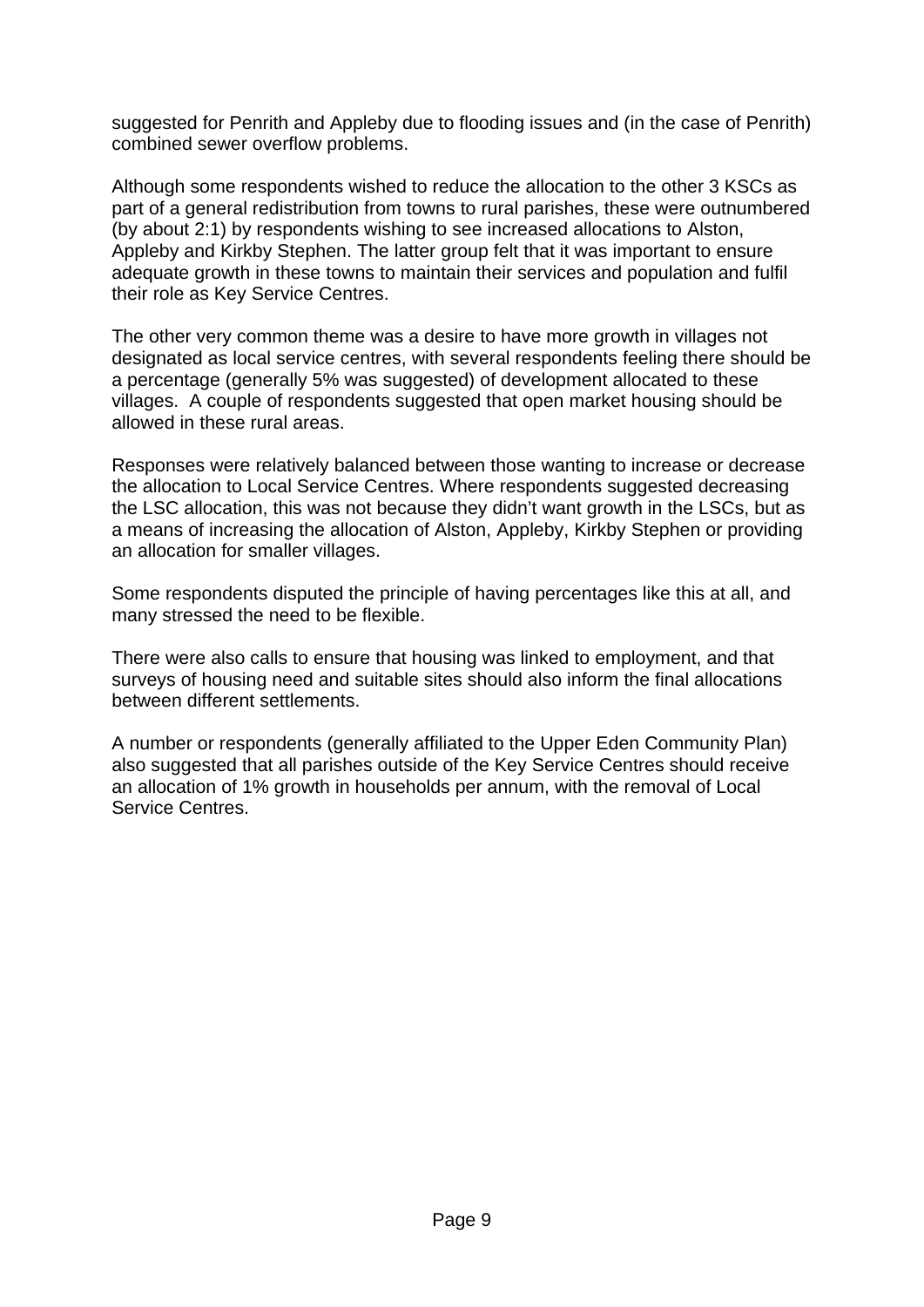

Based on 57 responses.

#### **Summary of Key Issues from the Comments:**

There was a great deal of support from those who responded for the use of band ranges, with those advocating the band ranges generally stressing the need for flexibility. These varied from those who would rather not have targets/allocations at all, to those who wanted careful monitoring, with one respondent (who answered no to the question) suggesting a rolling 5 year period for targets. Another suggestion was to have housing trajectories for each of the four Housing Market Areas in Eden.

Several respondents stressed that development should be in line with need.

In contrast, those preferring specific figures highlighted the benefit of certainty for developers, and for infrastructure providers.

Some of these suggested that the flexibility could be maintained with specific percentages and careful monitoring.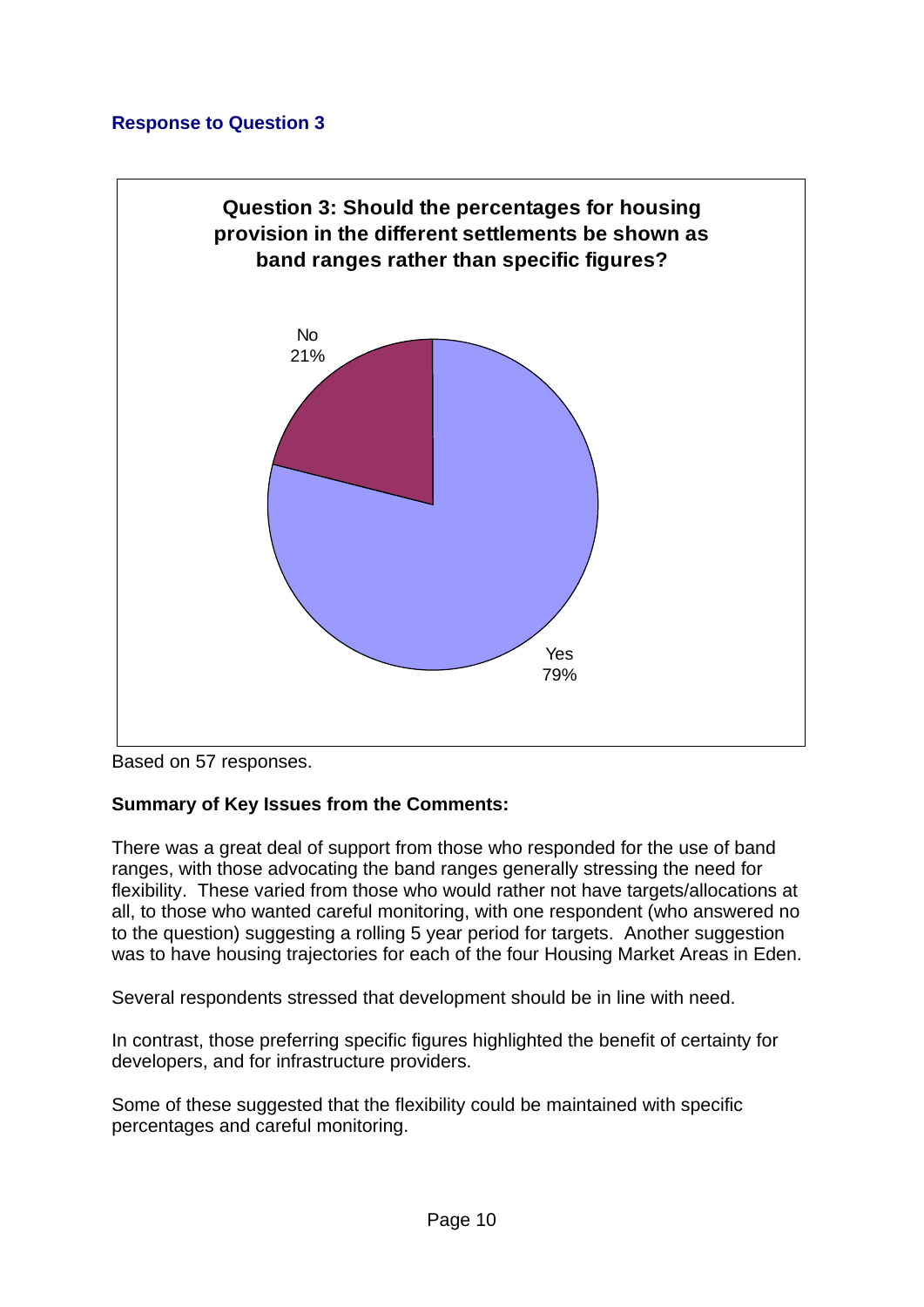

Based on 58 responses.

#### **Summary of Key Issues from the Comments:**

The majority of those who expressed a numerical figure supported the current limit of 5, or a slight increase to 6. A few suggested higher figures of 10 or 12. There was also general support for phasing in order to manage development in settlements over a period of time and ensure it is matched by sufficient infrastructure.

There were a couple of comments to the effect that this should be a guideline rather than a rigid rule.

Several respondents said that the characteristics of individual local service centres should be taken into account, such as its size, services and infrastructure available when determining the level of development.

A number suggested basing it upon housing need and the Housing Market Assessment for the area.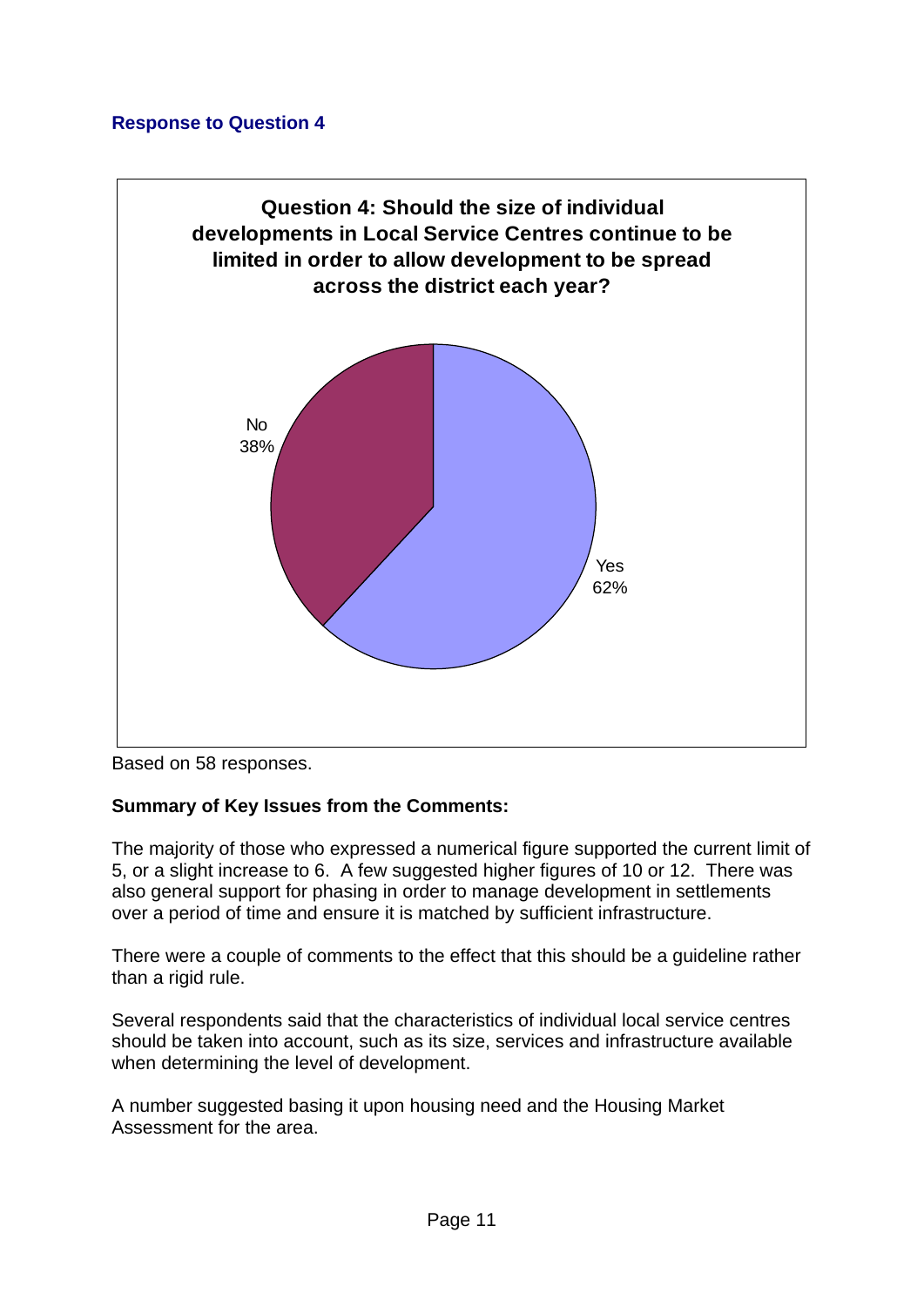A limit of 1% growth based on existing households was suggested several times, by those involved with the Upper Eden Community Plan.

Some respondents wanted flexibility to allow development to meet housing need. Conversely, one respondent argued that a phased release of housing is likely to match local need better than infrequent larger scale developments.

There were a few comments concerned that this would prevent development of brownfield sites and remove economies of scale which allow some planning gain for providing infrastructure, sufficient affordable housing etc.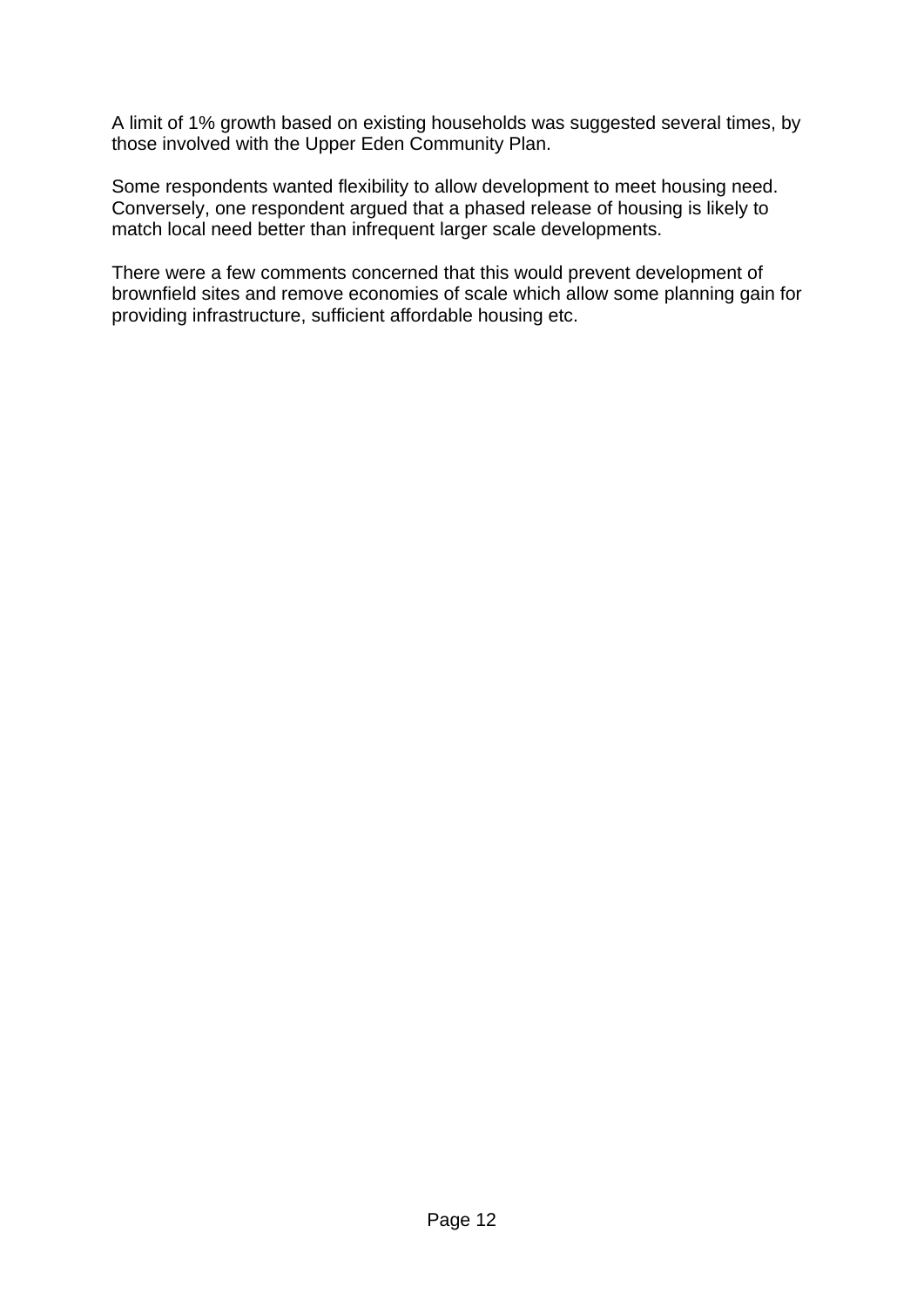

Based on 52 responses.

#### **Summary of Key Issues from the Comments:**

There was a large range of responses to this question and some extremes of opinion. Some respondents would like the Council to seek 50% social rented as a minimum while others thought 30% was appropriate for all forms of affordable housing.

There were two respondents who said that larger developments should be required to include a larger percentage of affordable housing.

There was generally support for as much affordable housing as could be provided to meet local needs. Some respondents felt that a lower percentage required could stimulate development and thus generate housing and affordable housing, whilst others felt that by maintaining the 50% requirement would generate greater numbers providing suitable sites were available.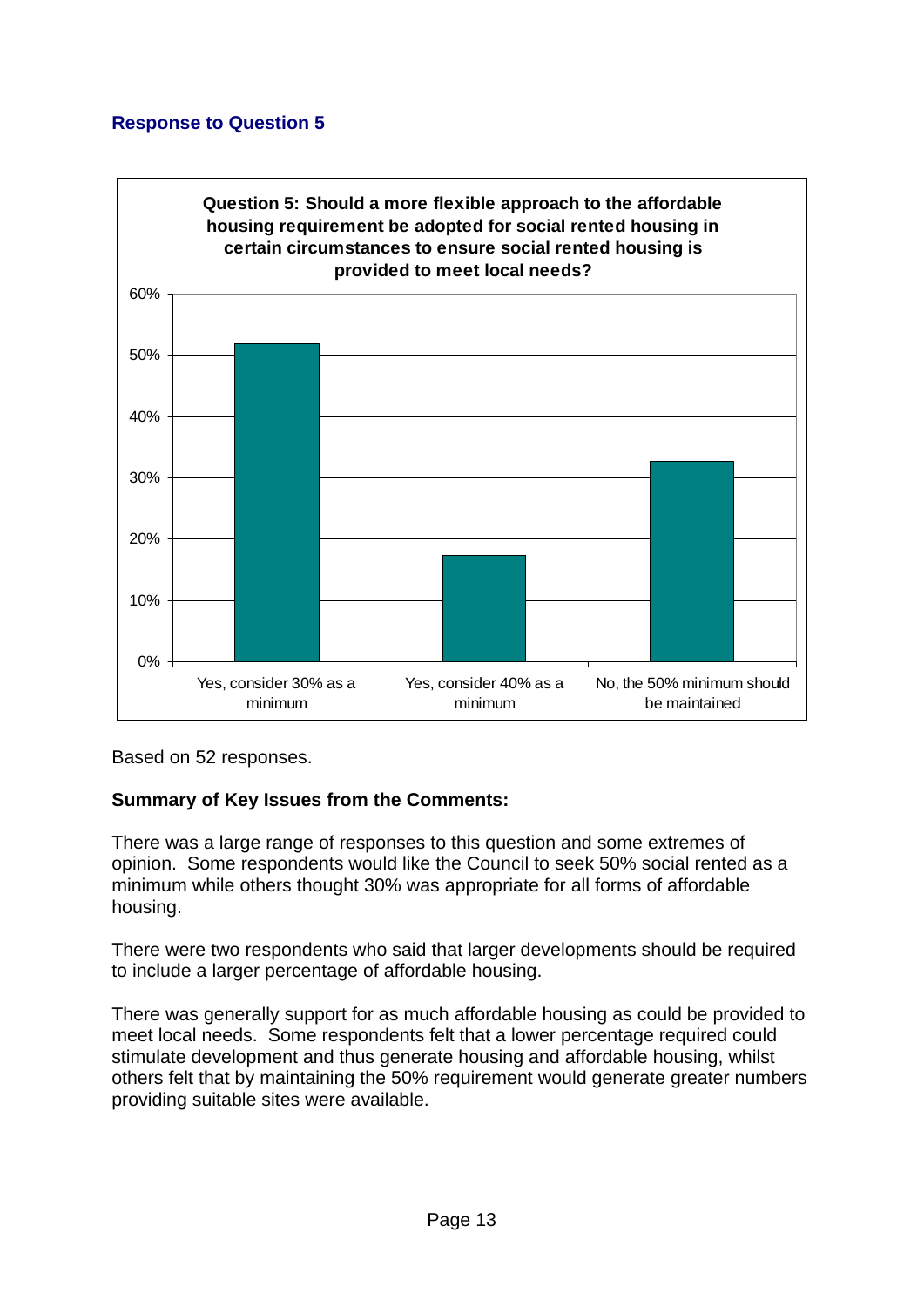Viability was mentioned by several respondents and that rigid requirements could prevent brownfield and listed building developments to occur. There was also some concern that the 50% requirement leads to landowners holding on to the land.

The importance of flexibility to adapt to local circumstances was a common theme.

A number of responses mentioned the importance of evidence, linking affordable housing provision to evidenced need, and linking the requirement to evidence in the Housing Market Assessment.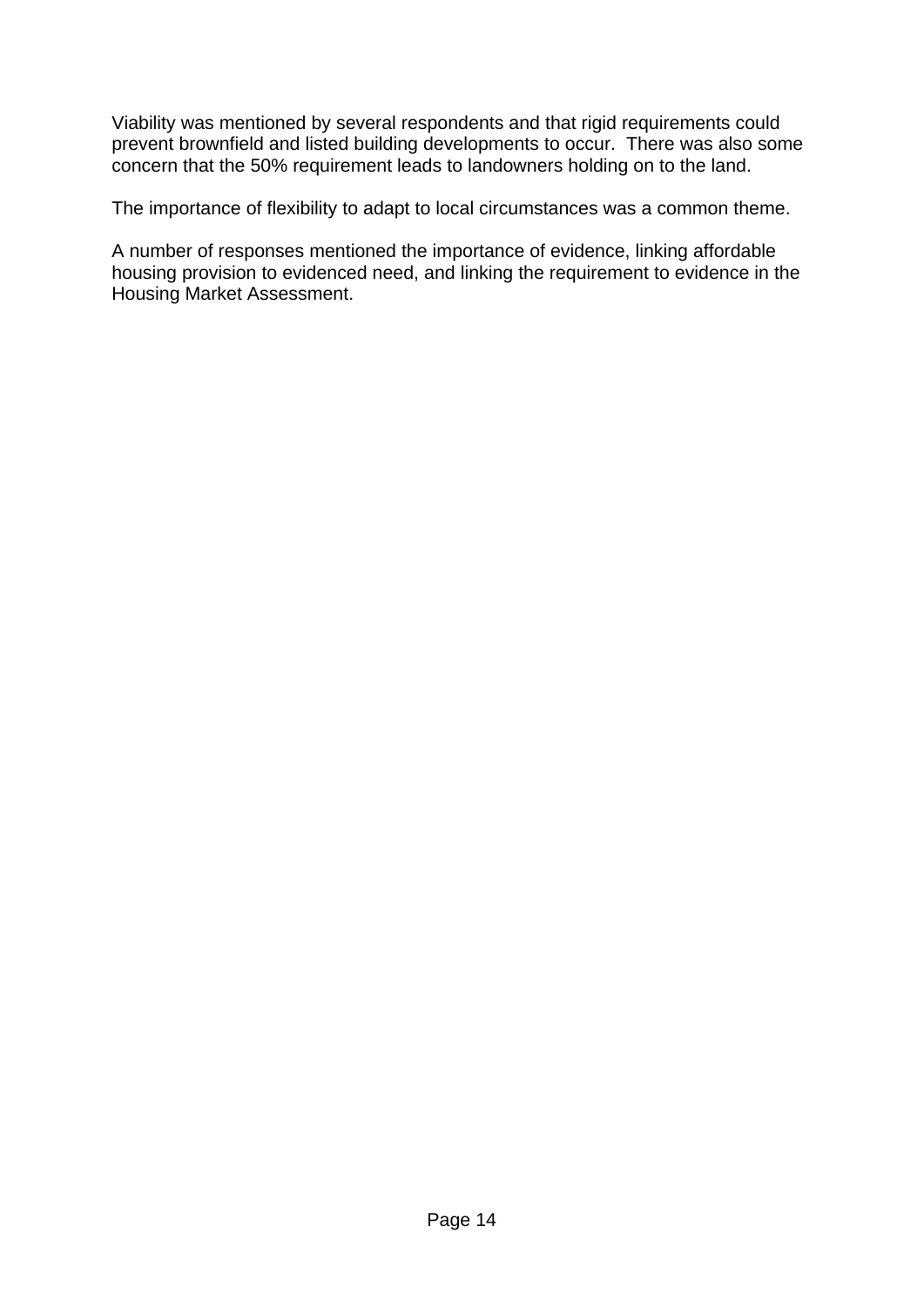

Based on 63 responses.

# **Summary of Key Issues from the Comments:**

A few respondents stressed the need for flexibility in providing affordable housing and that off-site provision can be one of the mechanisms to address affordable housing need where it is required.

However, most respondents favouring off-site provision added caveats to their response, such as not wanting to see large areas of affordable housing, or wanting to ensure that off site provision of affordable housing was guaranteed or (most commonly) that it must be a transfer of affordable housing provision from an area of low need to an area of high need.

Those advocating providing affordable housing on-site often stressed the importance of mixed communities.

Two respondents referred us to national policy, which provides some limited circumstances under which off-site provision can be accepted. It was also suggested that any off-site provision should also be in sustainable locations.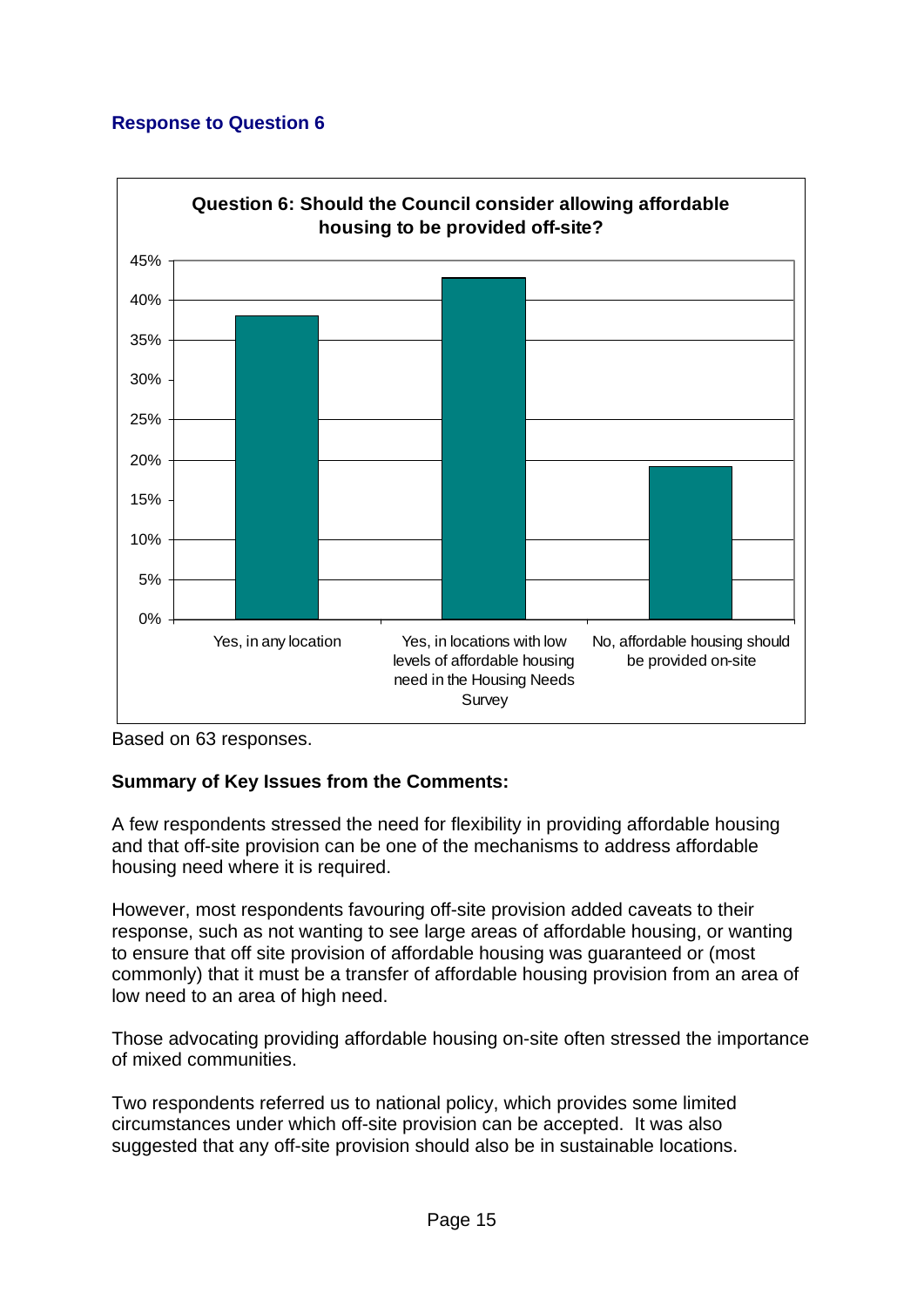

Based on 60 responses.

#### **Summary of Key Issues from the Comments:**

The vast majority of comments focussed on the importance of mixed communities and mixed development to ensure sustainable communities; there was also a strong desire to avoid the creation of 'ghettos'.

Many respondents, both supporting and objecting to sites being allocated as solely for affordable housing, seemed to be happy with the idea of allocating small sites as being suitable. This was also seen as most appropriate for Local Service Centres and villages by its supporters.

There were a few comments saying such developments would not be viable and may deter developers.

A couple of respondents also expressed concerns that allocating sites solely for affordable housing may prevent more appropriate sites emerging as windfall sites for this purpose.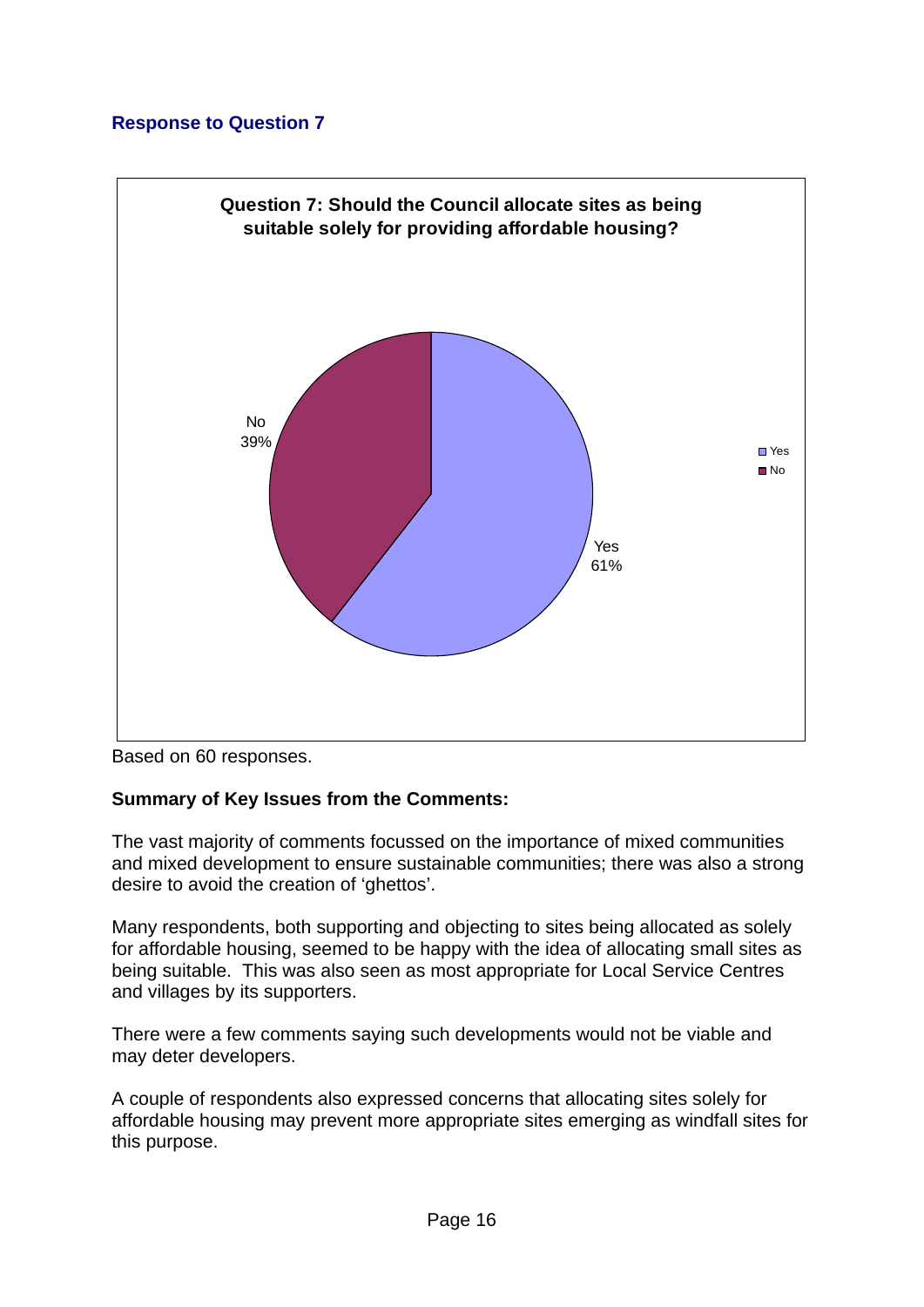Some comments also stressed that any allocations should only be with the landowner's consent.

There were a few respondents wanting maximum flexibility.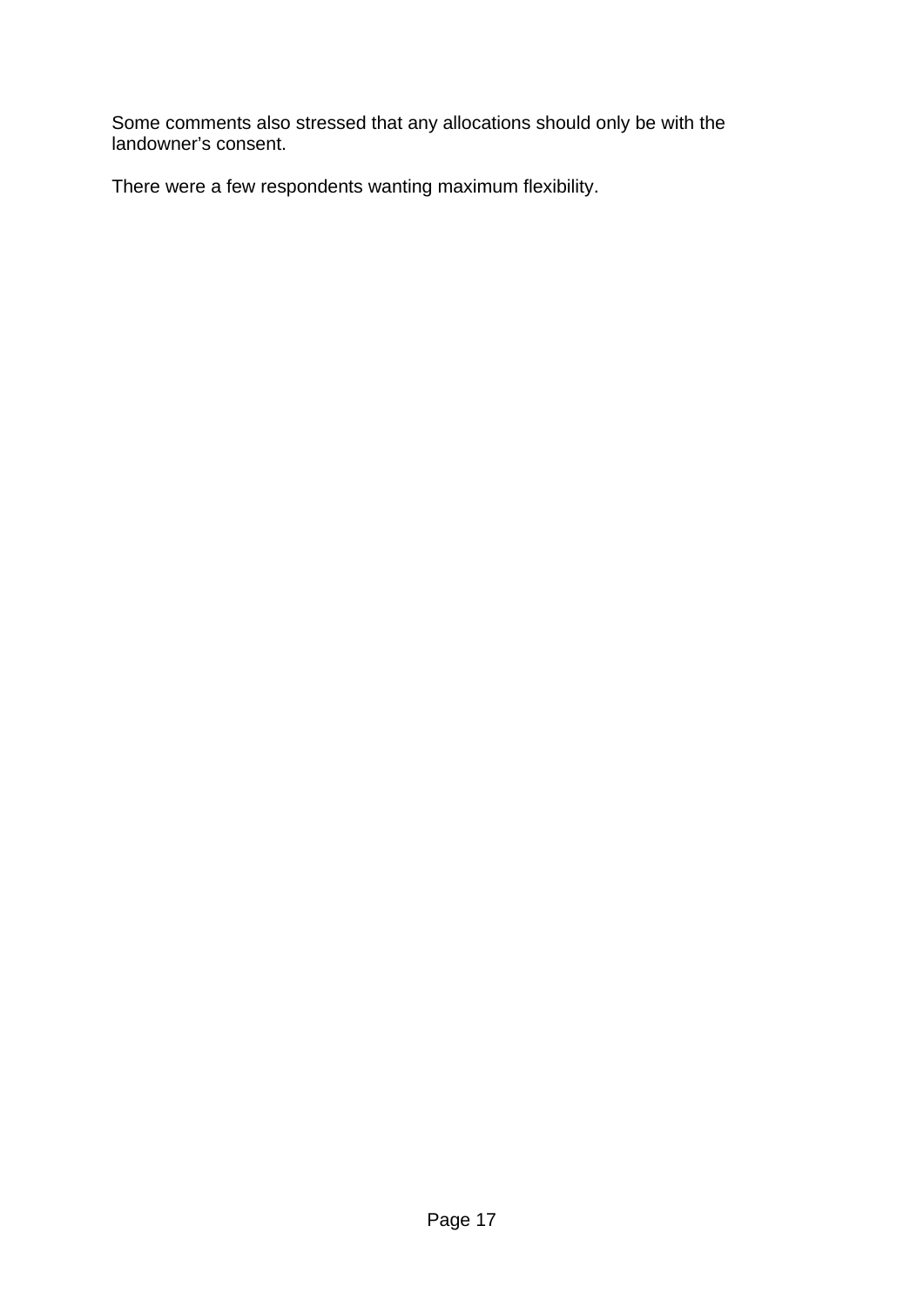

Based on 56 responses.

# **Summary of Key Issues from the Comments:**

The need for flexibility was stressed by a number of respondents, and for solutions which meet the varying needs of different groups.

A number of respondents selected more than one option, and these combinations of options often included price ranges and net income calculations.

Some respondents commented that maintaining the current multipliers was no longer reasonable (although one or two felt that this was what "affordable" means when related to incomes in Eden).

There were several respondents concerned that increasing the multipliers was inappropriate as it could mean people over-stretching themselves and leaving themselves vulnerable to interest rate rises, particularly in the light of recent events in the mortgage market.

Several respondents pointed out that considering net incomes spent on housing costs was too complicated and could potentially disadvantage families if not carefully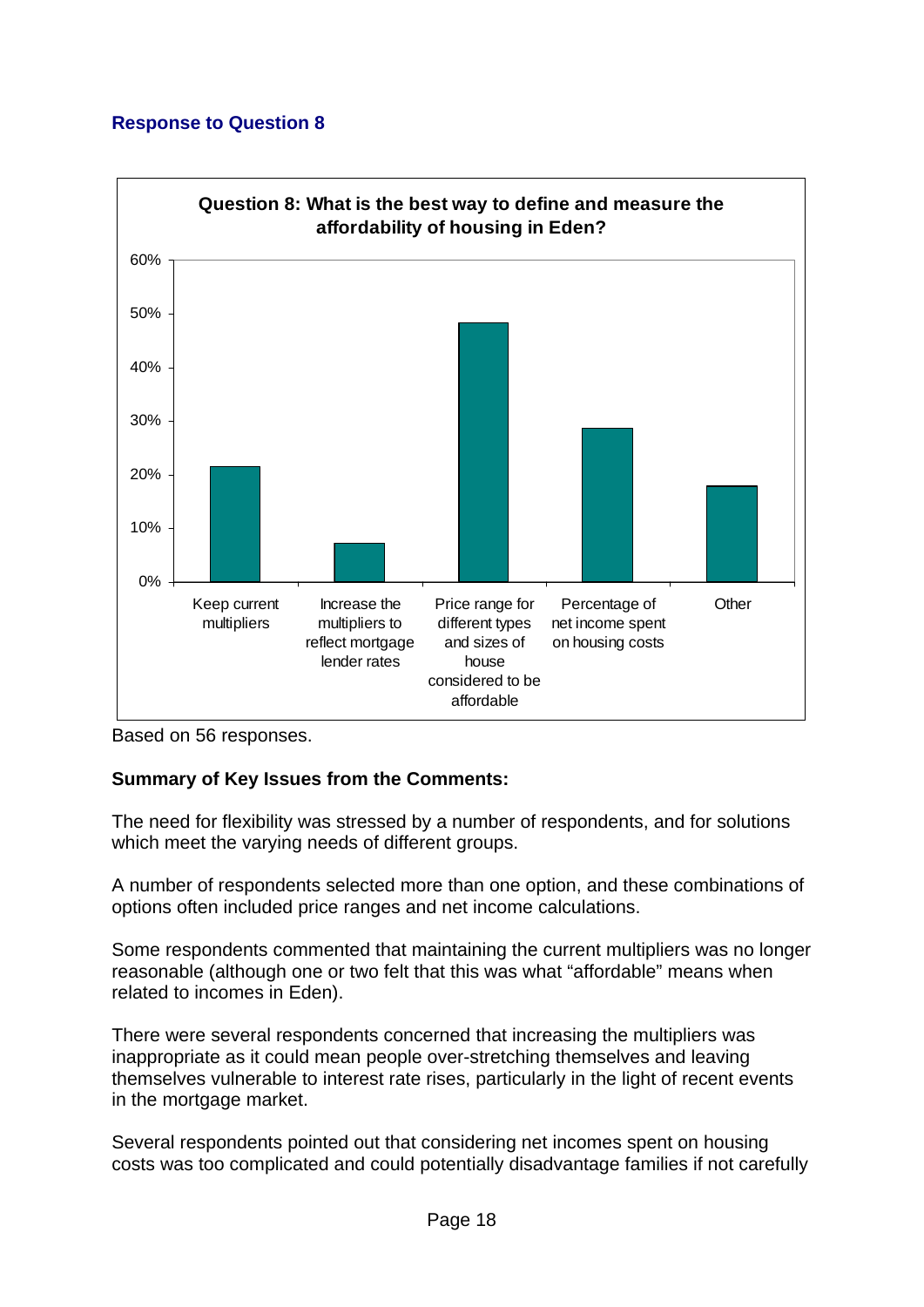applied, as they have additional commitments/ more people to provide for with their income

It was suggested that price ranges could reduce the stigma of affordable housing, but some thought it could be too complicated and that the Council would need to ensure that the development was spread across the range of prices for each type of dwelling.

A couple of respondents suggested using lower quartile earnings rather than mean or median earnings for the district to better reflect the majority of incomes in the district.

Alternative definitions/mechanisms recommended by respondents included:

- Creating an alternative local housing market as is currently being considered in the National Park
- Low cost home ownership schemes
- The IPATH approach in South Lakeland
- Restricting house prices to a percentage (e.g. 80%) of the open market price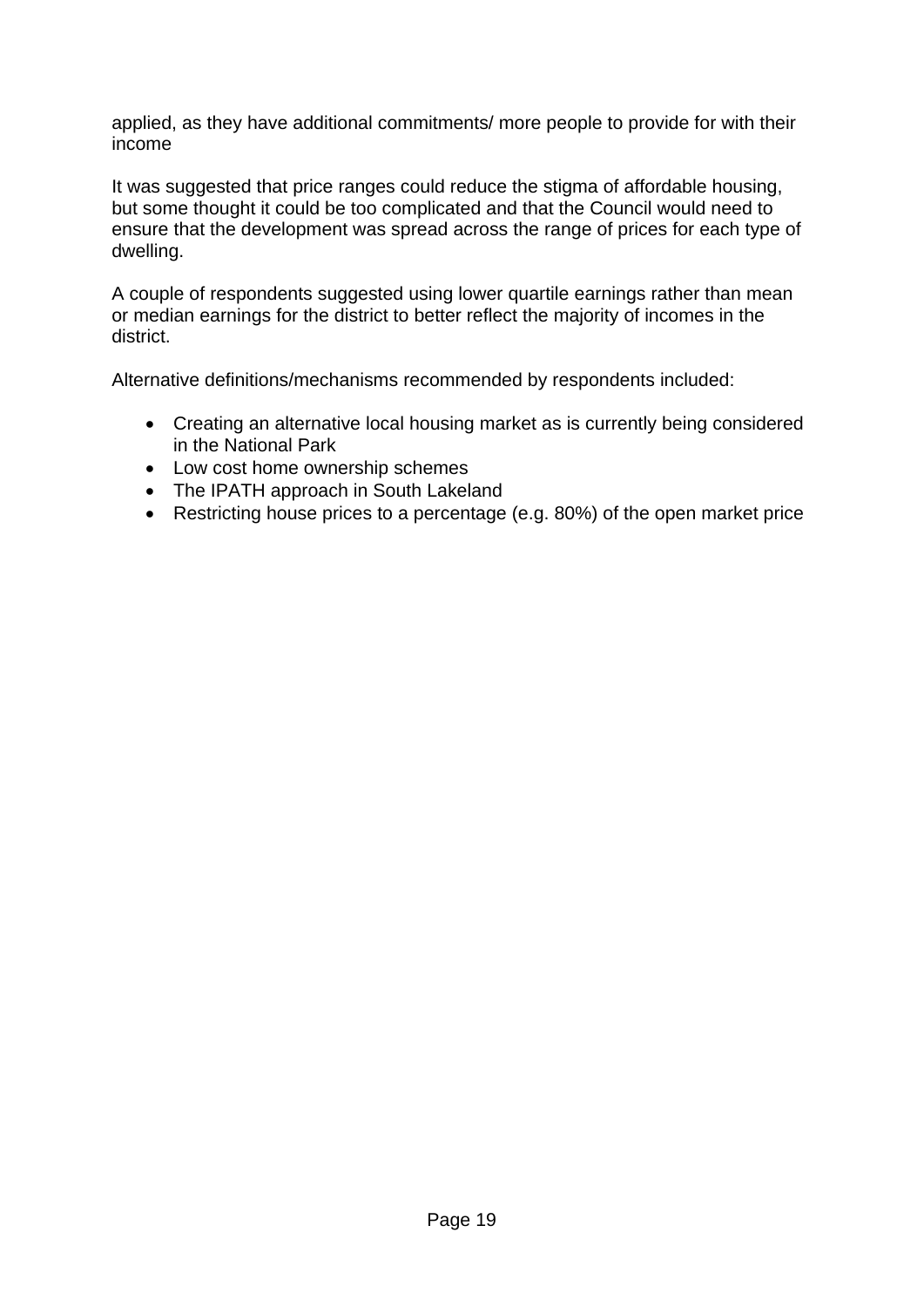

Based on 56 responses.

# **Summary of Key Issues from the Comments:**

A common theme was a desire for flexibility.

A number of respondents did not want it to be too prescriptive and wanted to see development determined by the market and negotiations.

There was support in referring to the Housing Needs Survey/Housing Market Assessment to provide the steer and basis for negotiations to ensure needs are met. However, respondents would require this data needs to be robust and kept up to date.

There were also a number of calls for a mixture and range of houses and communities.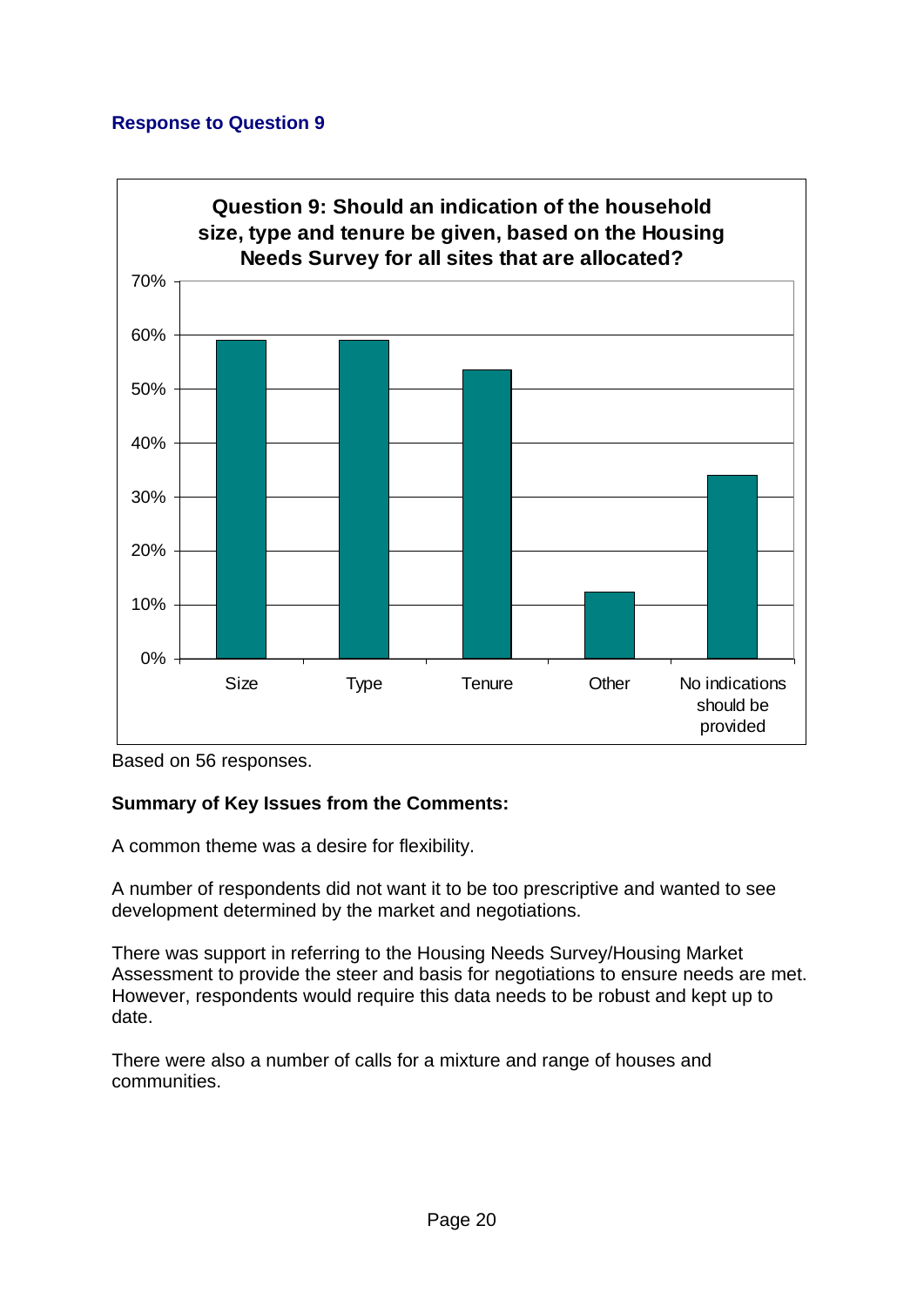

Based on 59 responses.

#### **Summary of Key Issues from the Comments:**

The majority of comments came from those respondents who supported the idea of a viability test.

The main theme emerging in comments was the importance of ensuring the independence and transparency of the viability test, and that it be open to scrutiny.

There was also a call for strict criteria for any viability test to ensure clarity and transparency.

There were also a couple of comments that it should be used to inform decision making rather than to make the decision.

There was slightly more support for it on brownfield sites than on all sites and some comments that it was not appropriate for all sites.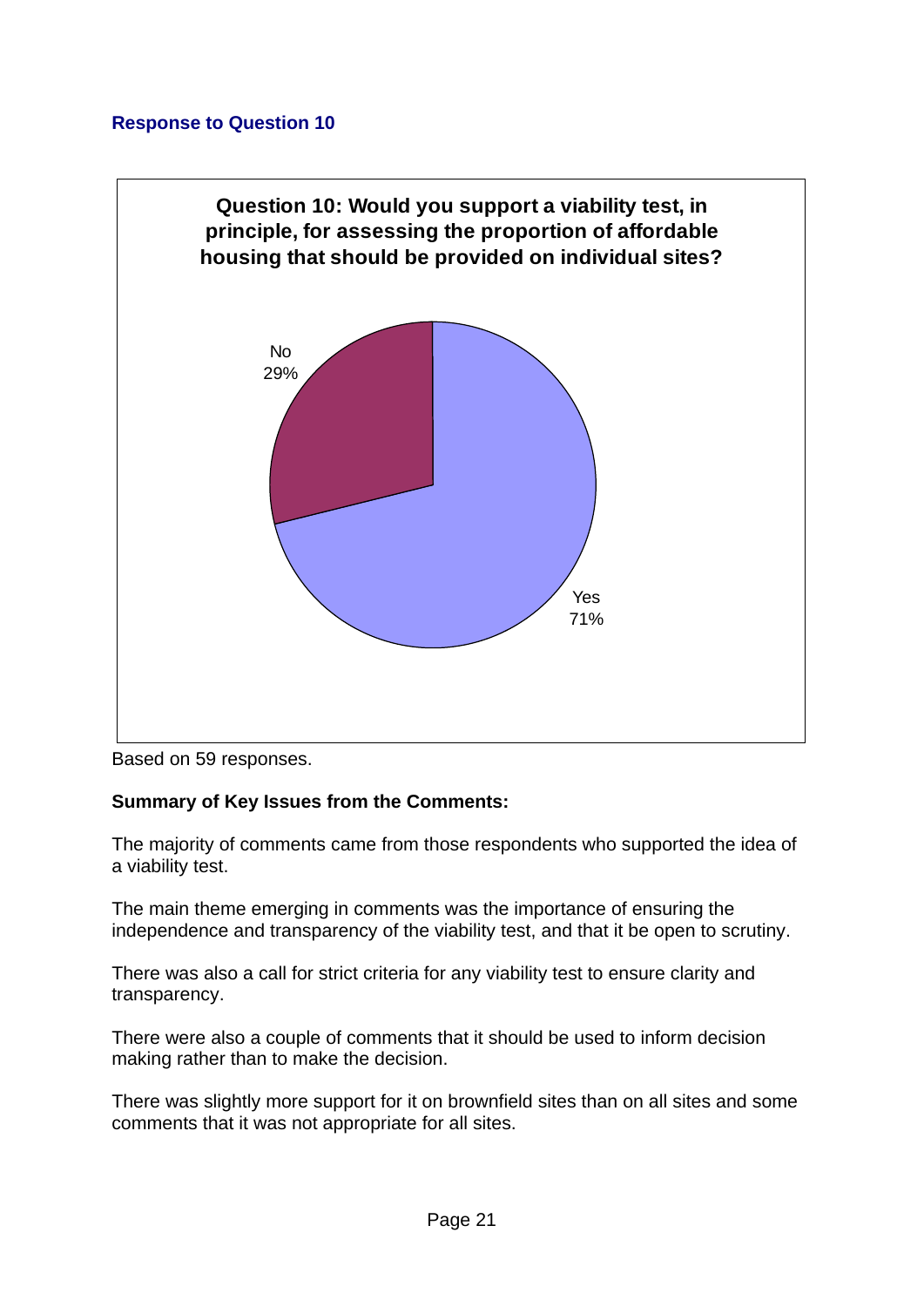A couple of respondents wished to ensure that it was fair to different kinds of developers (though one felt this meant taking into account a small developers reduced access to advice and resources and the other felt it meant treating all developers the same).

There were a few comments about the importance of flexibility in the face of changing circumstances.

A couple of respondents saw it as a potential loophole for developers to opt out of providing affordable housing.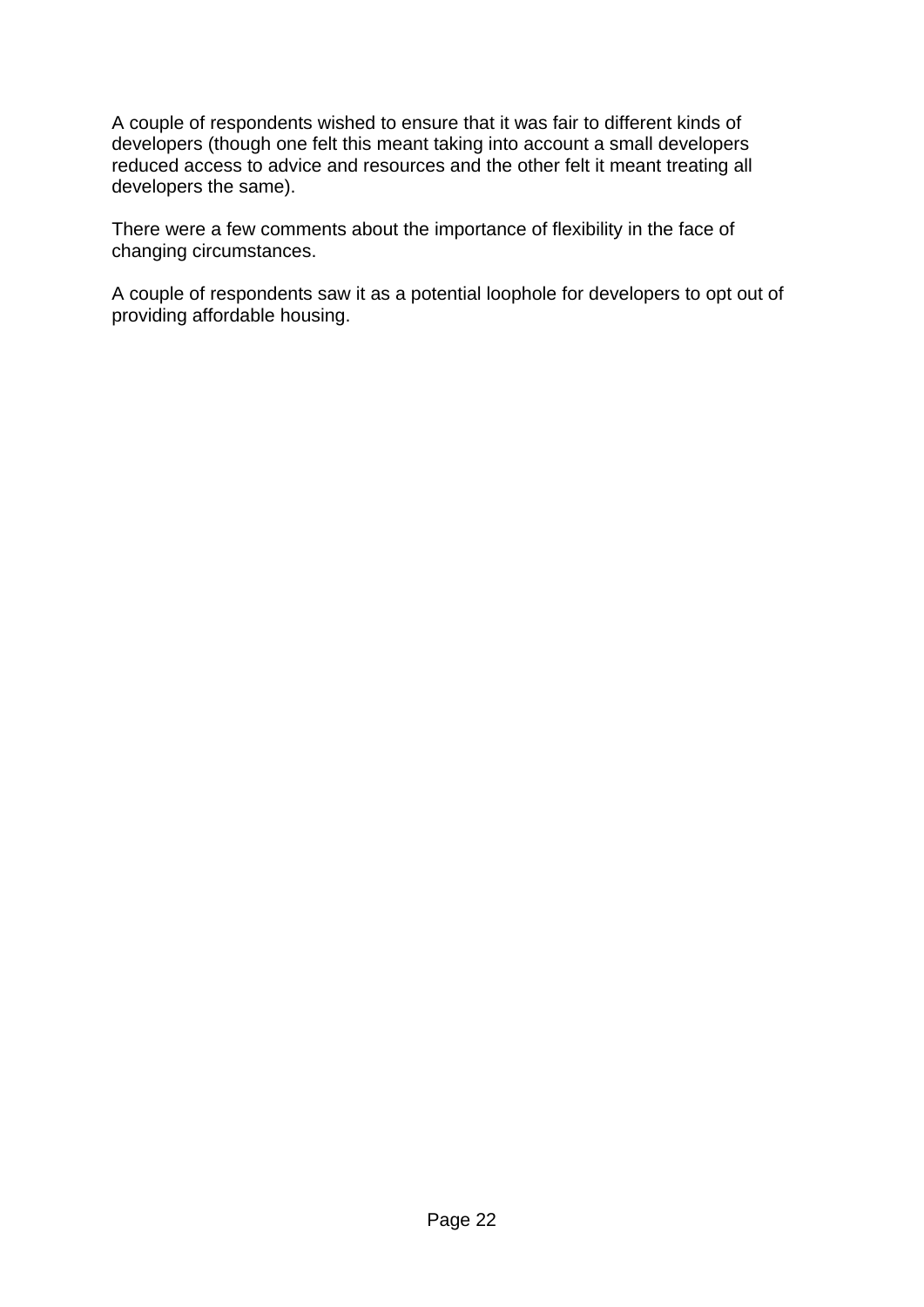

Based on 64 responses.

# **Summary of Key Issues from the Comments:**

There was general support for as many opportunities to deliver affordable housing as possible and all of the options received a good level of support.

There were also calls for greater use of brownfield rather than Greenfield

Other alternatives suggested (though not necessarily by more than one person) include:

- Providing incentives/grants to older people to subdivide their property, freeing up space for affordable housing
- The conversion of redundant agricultural buildings, holiday lets and other empty buildings for affordable housing
- Eden District Council/Housing Associations investing in a stake of schemes to give them a say in future owners/prices/tenants
- Eden District Council itself building new affordable housing
- Providing the self build/coat tailing option to employers as the landowners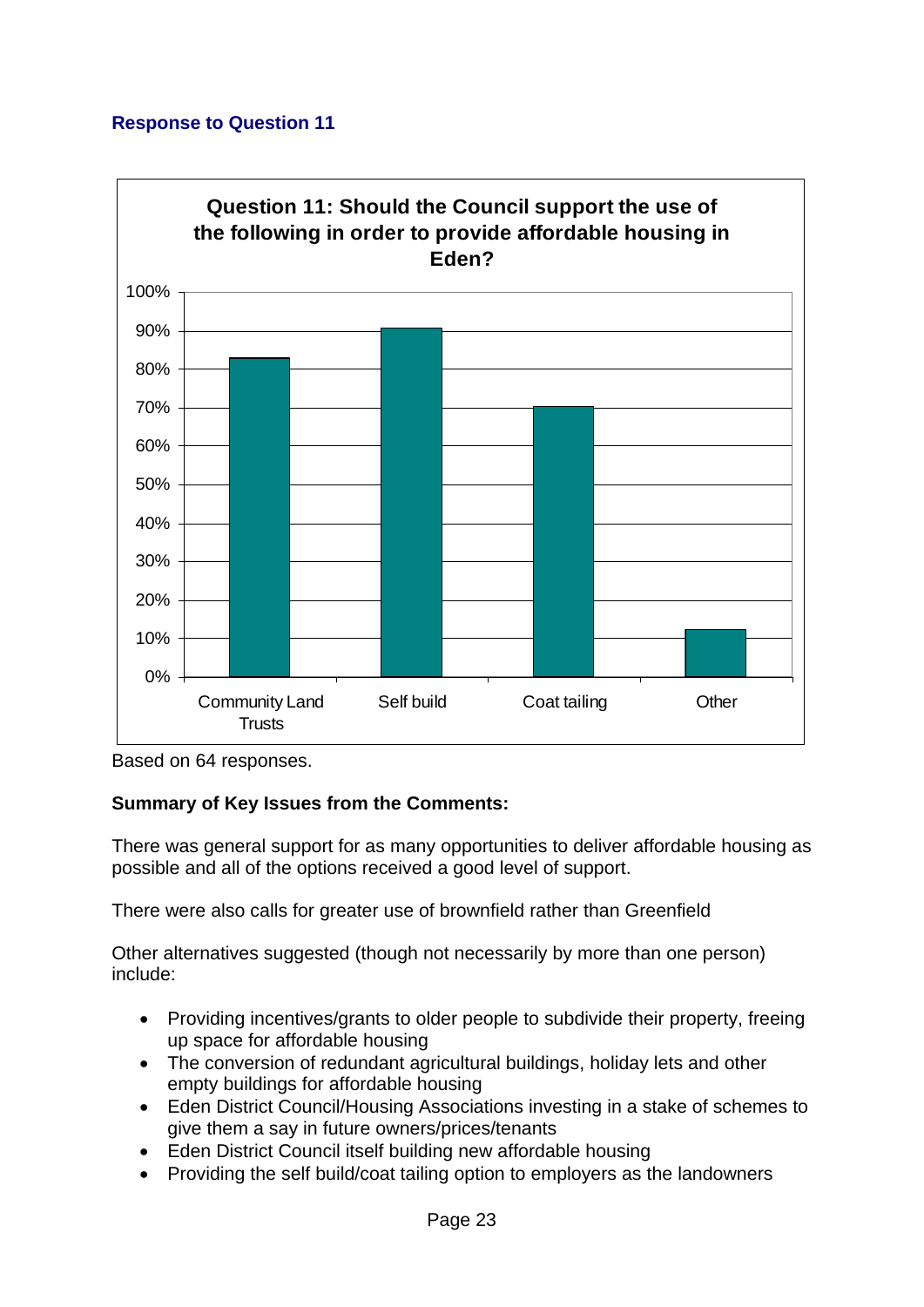A couple of respondents mentioned low cost market housing as an important part of the housing mix.

Some concerns with the appropriateness and feasibility of coat tailing were expressed, including by people who supported it in principle.

There were also some concerns expressed regarding self build in terms of ensuring that any development is appropriate to fit in with its locality and that it is the type of housing that would naturally be more affordable (i.e. not 5 bedrooms, 3 bathrooms etc.).

There were also calls to ensure that any development of this kind remains affordable in perpetuity.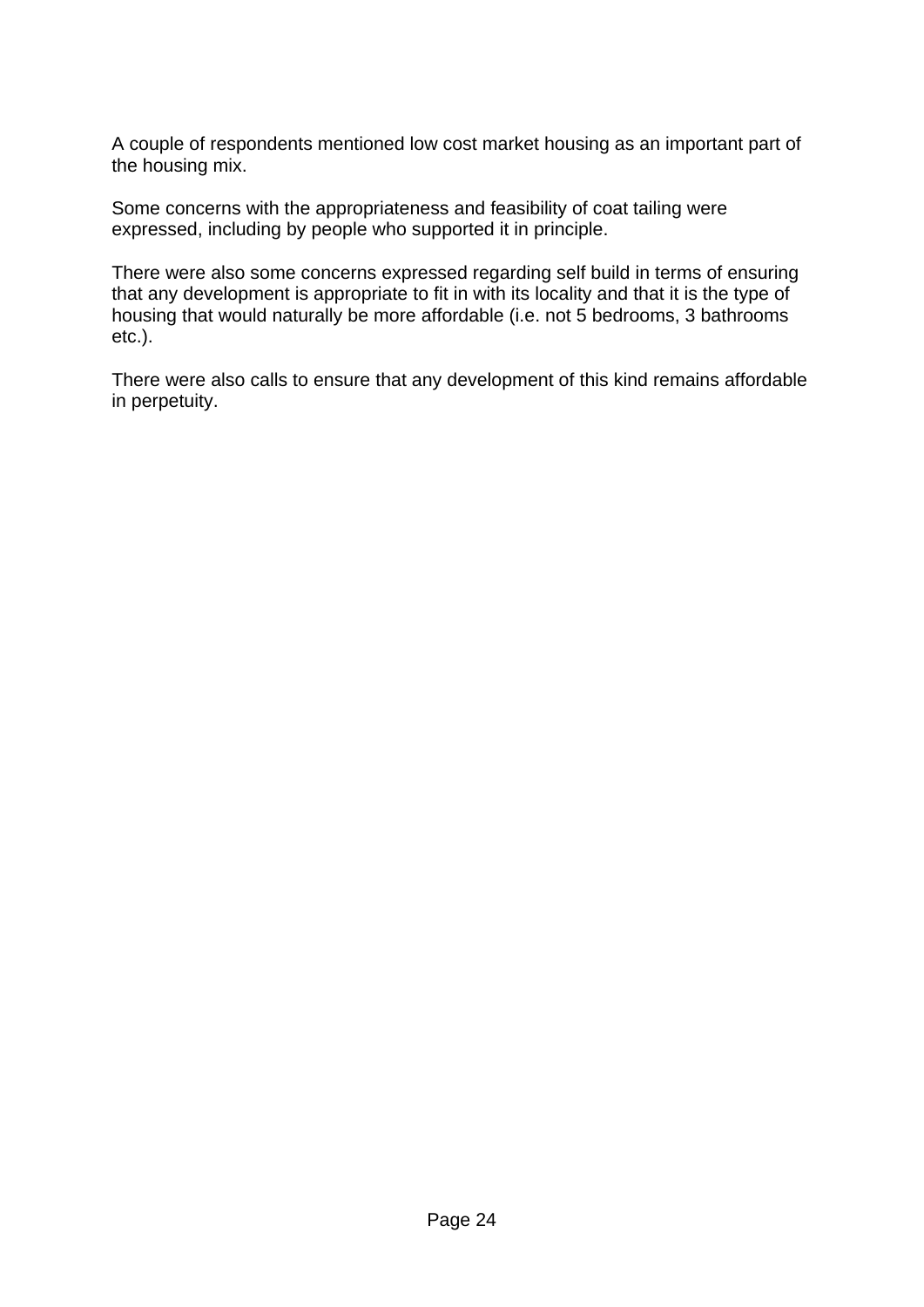

Based on 57 responses.

# **Summary of Key Issues from the Comments:**

Many respondents clearly felt very strongly that the recent trends of giving permission for holiday accommodation where it was perceived housing for local people would not gain permission was unjust, and that this policy would rectify the balance and help support village services. There was support for this if it was well related to services.

However, a large number of respondents wanted to ensure that any proposals would not adversely affect tourism in the district, with some suggesting conversion should only be allowed where the holiday accommodation was demonstrably surplus to requirements.

There were also questions about how feasible this policy would be, and where the money to meet the costs involved would come from.

Others felt that owners of some holiday lets may prefer that they are rented to local people all year (at agreed rates) rather than the uncertainty of their occupancy as a holiday let.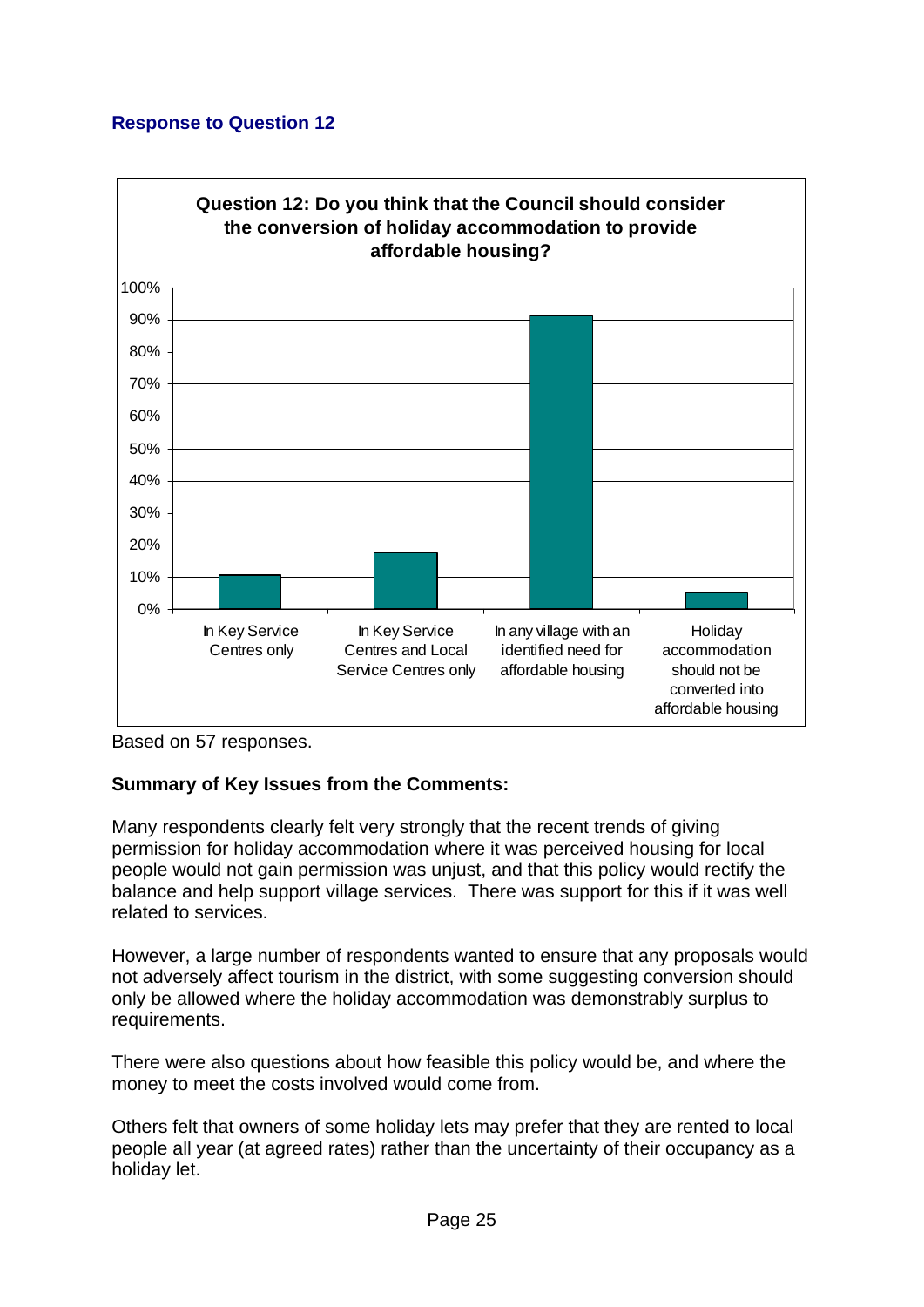There were also a few comments about the standard of accommodation provided in some holiday homes and the issues that this raised when considering them for permanent accommodation.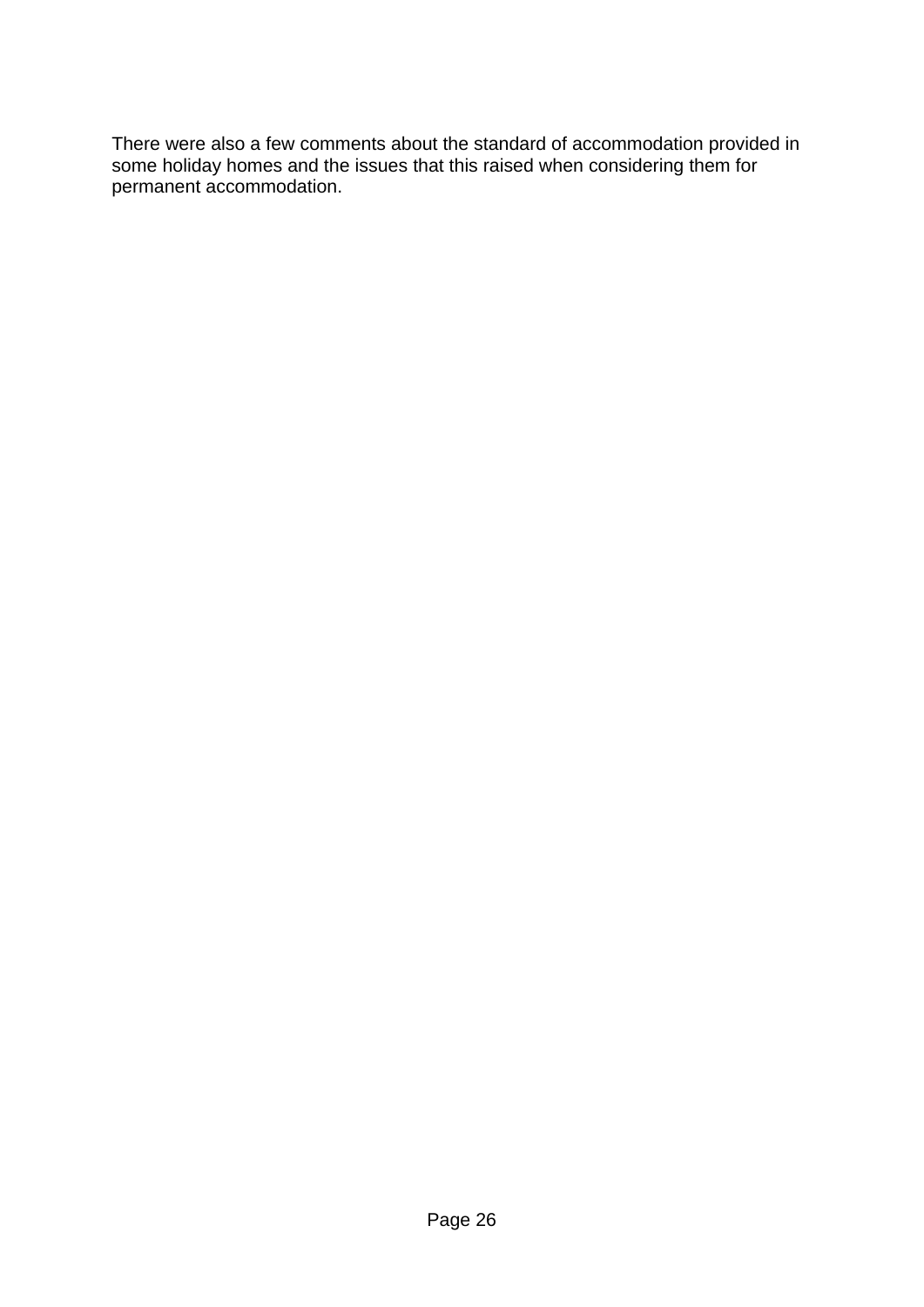#### **Question 13 asked: How can the Council ensure that affordable housing remains affordable and is not lost in the future?**

The following suggestions were the most popular and made by several respondents:

- Effective use of local occupancy clauses (and enforcing them)
- Effective use of well written S106 agreements/covenants
- Community Land Trusts (including one suggestion of a district-wide CLT)
- More building by the Council and/or Housing Associations
- Restricting the proportion that can be bought and/or the price it can be sold for

Many respondents said that it was very difficult, if not impossible in a lot of cases.

There were a number of other suggestions that were made by only one respondent and those have not been included here.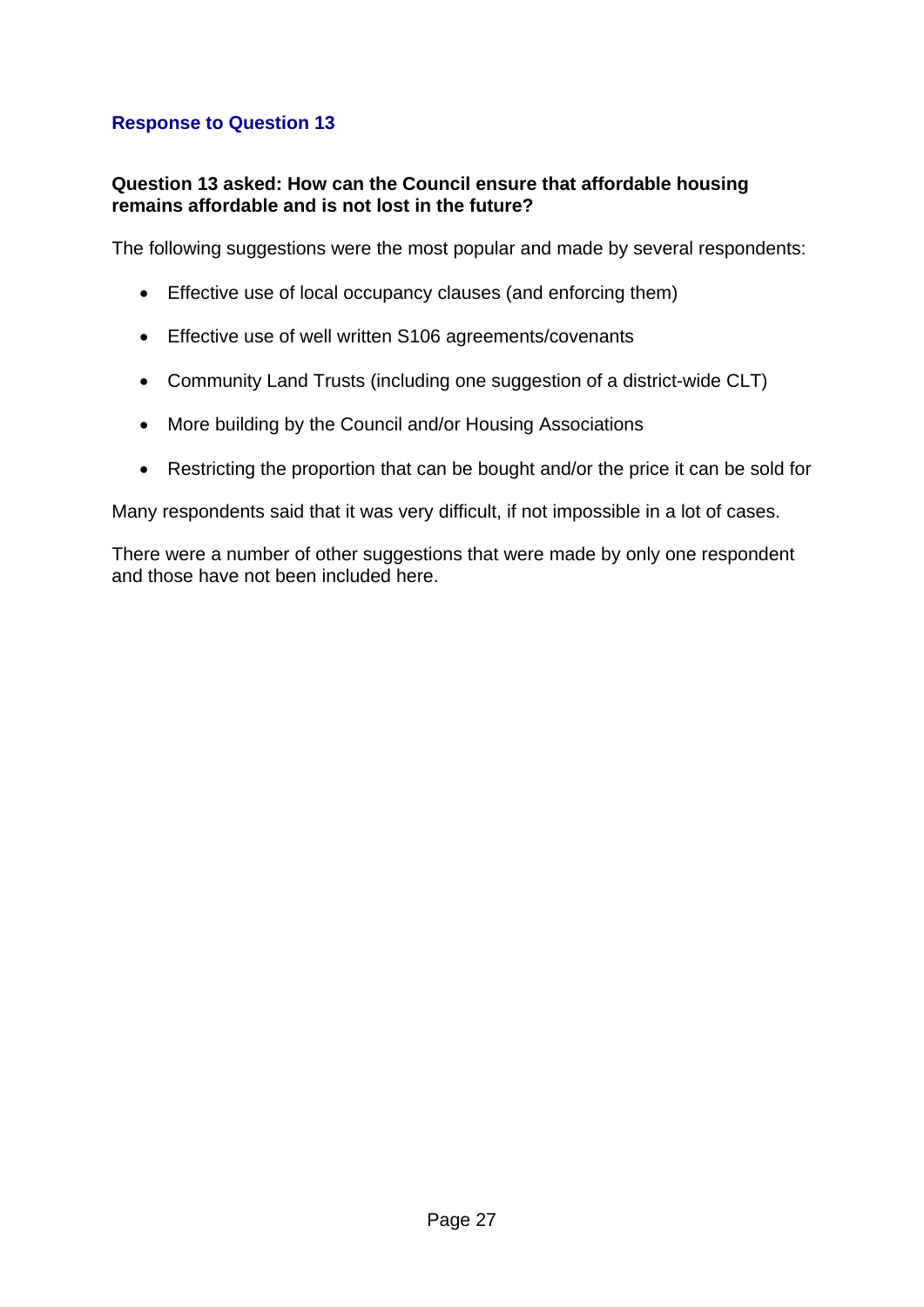

Based on 60 responses.

#### **Summary of Key Issues from the Comments:**

Some respondents questioned whether it was appropriate to apply local occupancy restrictions to market housing, and one commented that it is currently often not applied by Development Control

There were some differences of opinion as to the appropriate length of time to qualify as 'local', a few respondents felt this should be reduced to one or two years, while a few others felt it should be longer e.g. 5 years.

There was a feeling by some that those with the strongest/longest connection should receive priority as local occupants.

There were a few comments that locality should be extended and defined in a way which takes travel to work areas into account, for example by allowing people to work in neighbouring parishes

Two concerns were raised about discrimination – one that it discriminates against the unemployed and another that it may discriminate against migrant workers.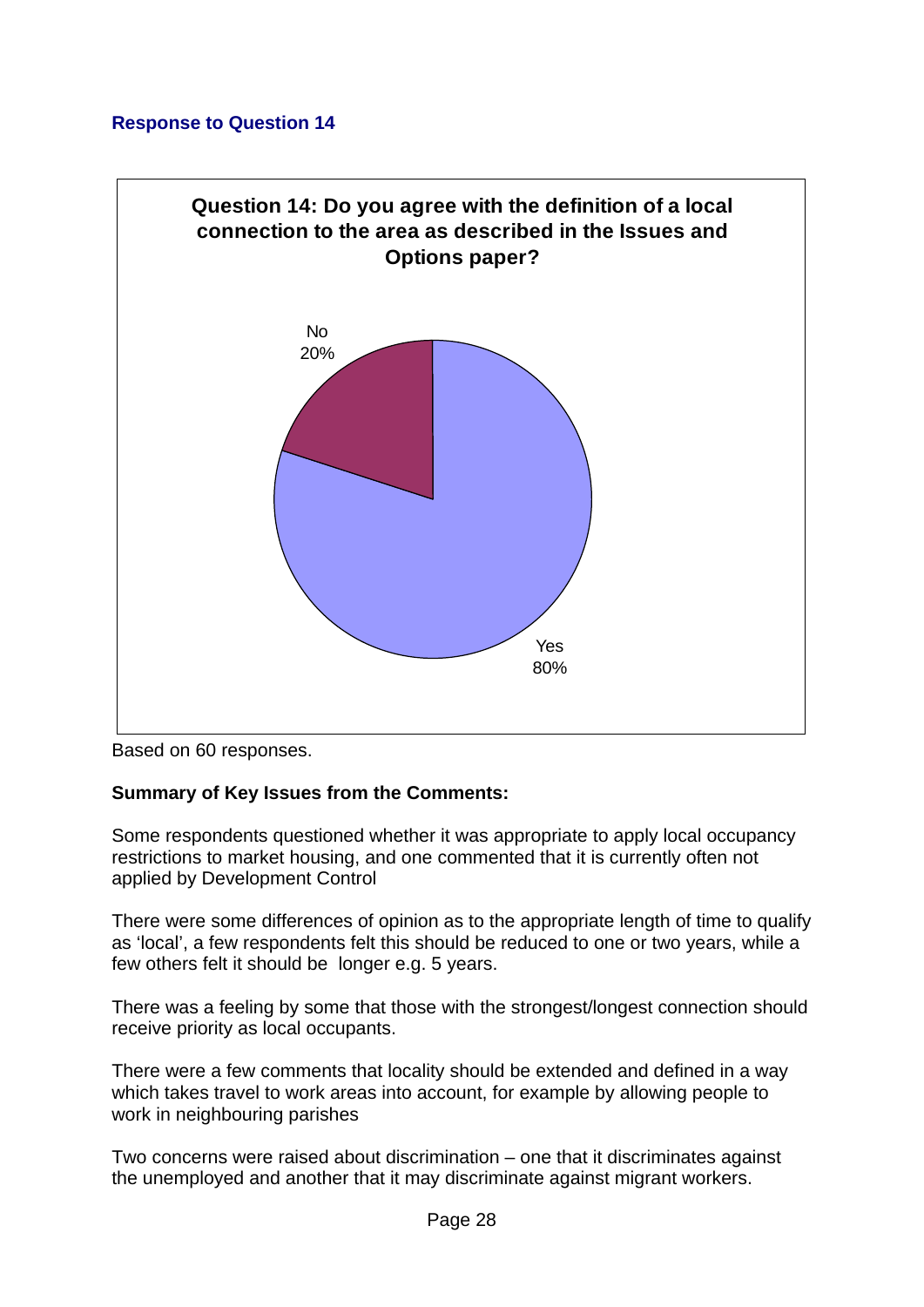The other issue commonly commented on was the inclusion of those who have accepted an offer of employment. A few respondents felt that this was difficult to regulate, that it was not in step with other conditions or that it was generally inappropriate. However, the County Council was insistent that any definition of local must include people taking up employment locally

There were also some comments that the locality should be defined as district-wide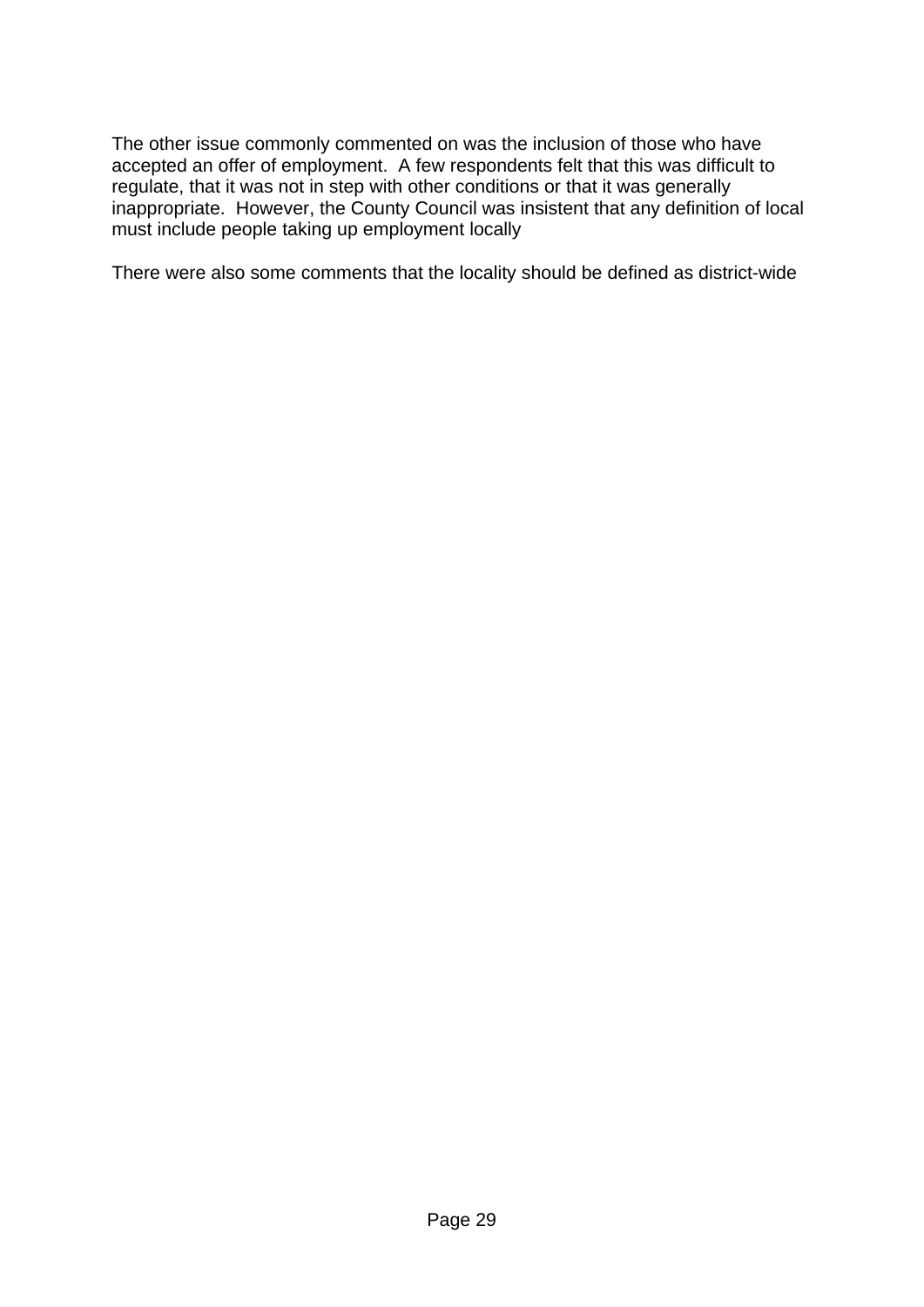

Based on 60 responses.

# **Summary of Key Issues from the Comments:**

There were a number of comments stating that communities and human lives do not neatly fit around administrative boundaries and that this should be recognised.

A large number of respondents wanted to ensure that any such arrangement was reciprocal and applied equally by all neighbouring districts.

There were a few queries as to what boundaries should be employed – Housing Market Areas were suggested a couple of times, as was maintaining a cascading approach to 'locality'.

Carlisle City Council pointed out that Hesket parish lies adjacent to 3 large parishes in Carlisle, including some recent development on the edge of the city, and that it may be more practical to define locality up to about 2km over the district boundary, rather than relying on neighbouring parish boundaries.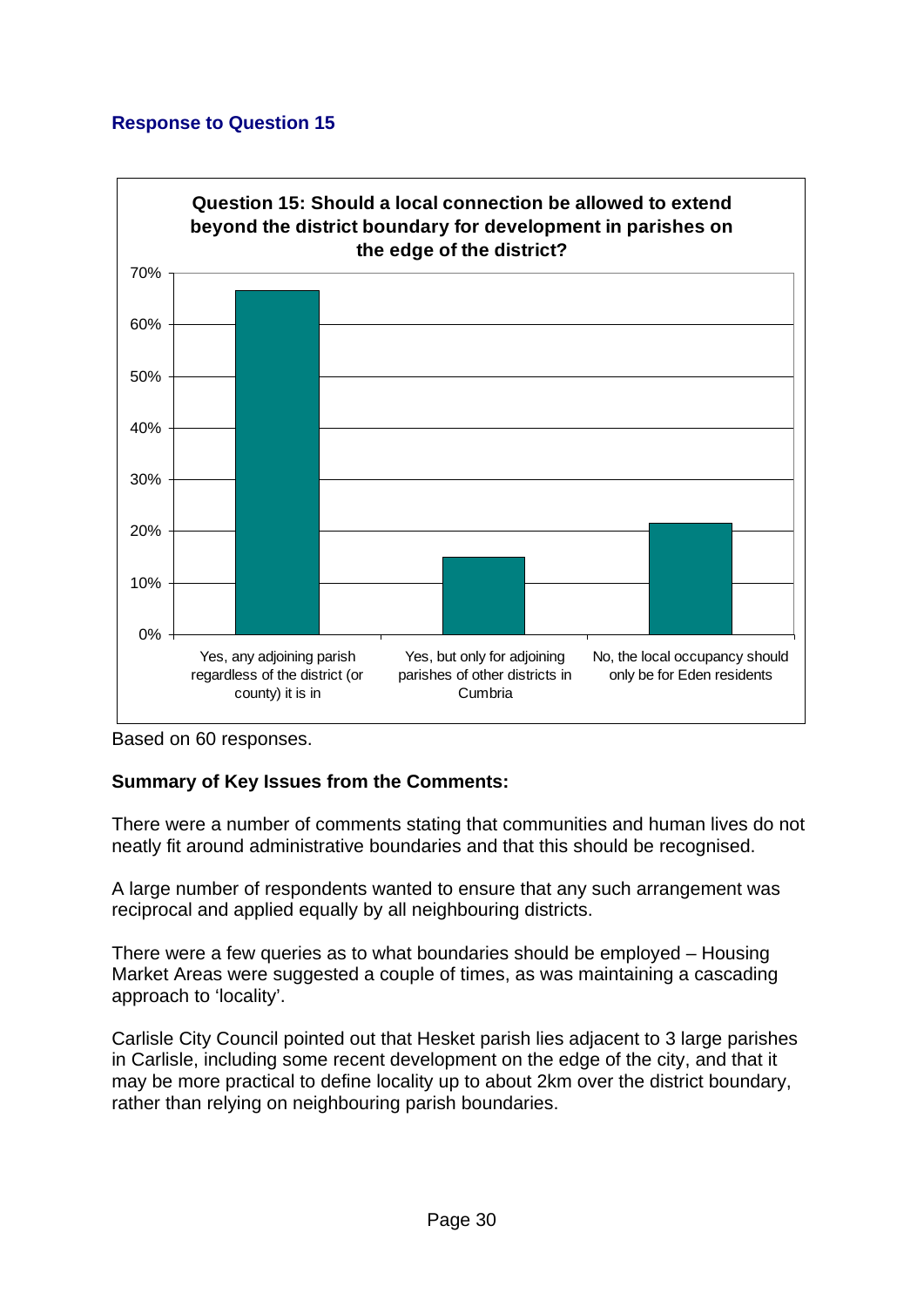

Based on 56 responses.

# **Summary of Key Issues from the Comments:**

The majority of responses were either from those supporting option (c) 'only the affordable element…', or not expressing a preferred option.

There was a general consensus among respondents that the aim should be balanced communities and a healthy economy. However, there was disagreement over whether this is best achieved by not overly restricting the housing market, or whether local occupancy clauses are necessary to enable local working people to afford housing locally rather than new open market housing being taken up by second homes and retired in-migrants.

Several of those supporting only attaching Local Occupancy clauses to affordable housing thought that this would ensure a wider selection of market housing is available to support mixed communities, and to ensure it is targeted on those in need.

Several people commented that 80% as a proportion seemed too high.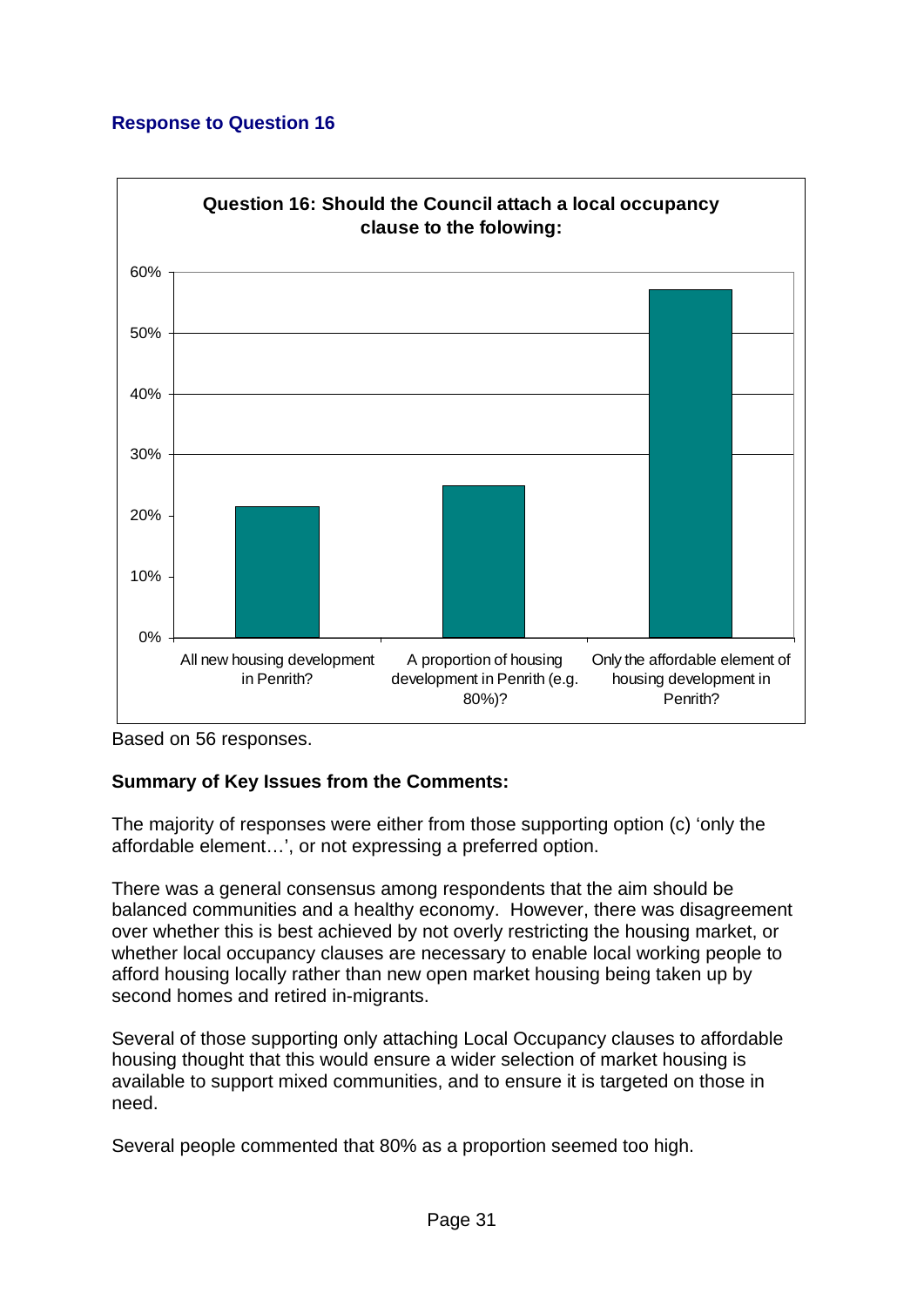

Based on 61 responses.

# **Summary of Key Issues from the Comments:**

A significant minority wanted flexibility, so that contributions can be tailored to individual developments through negotiation. There were calls by some for guidelines that could aid the negotiation process.

There were a couple of comments to the effect that development should not take place in the flood plain (this perhaps misunderstands that development uphill, whilst not necessarily susceptible to flooding itself, can exacerbate flooding downstream)

There were a few ideological comments to the effect that infrastructure is a government responsibility.

However, these were balanced by comments that developers should contribute to costs which are a by-product or consequence of their development.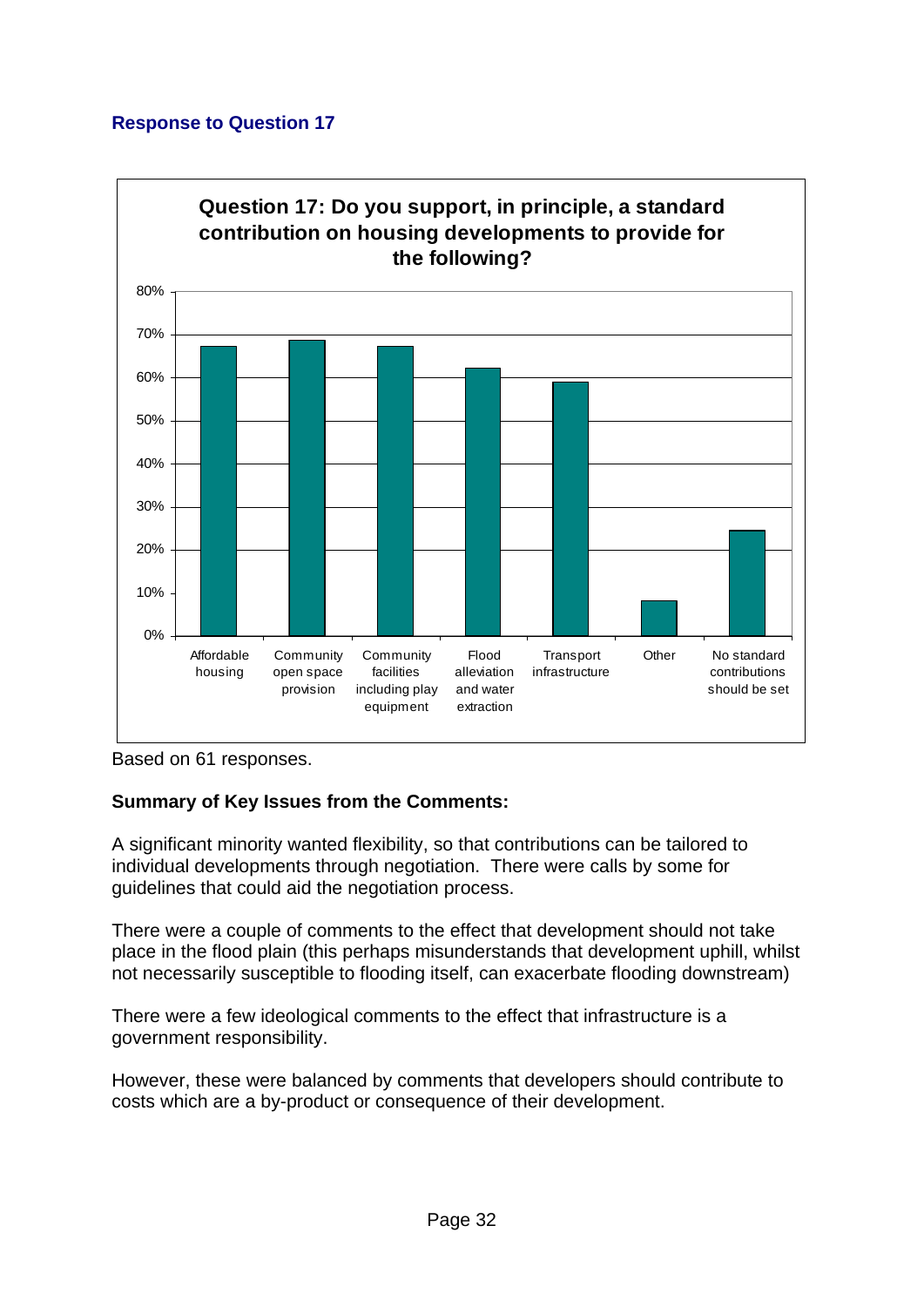Suggestions for other items that contributions might be sought for included:

- Schools
- Health facilities
- Foul water/sewerage infrastructure
- Green infrastructure/wildlife protection
- Walking/cycling routes and improvements to the Strategic Road Network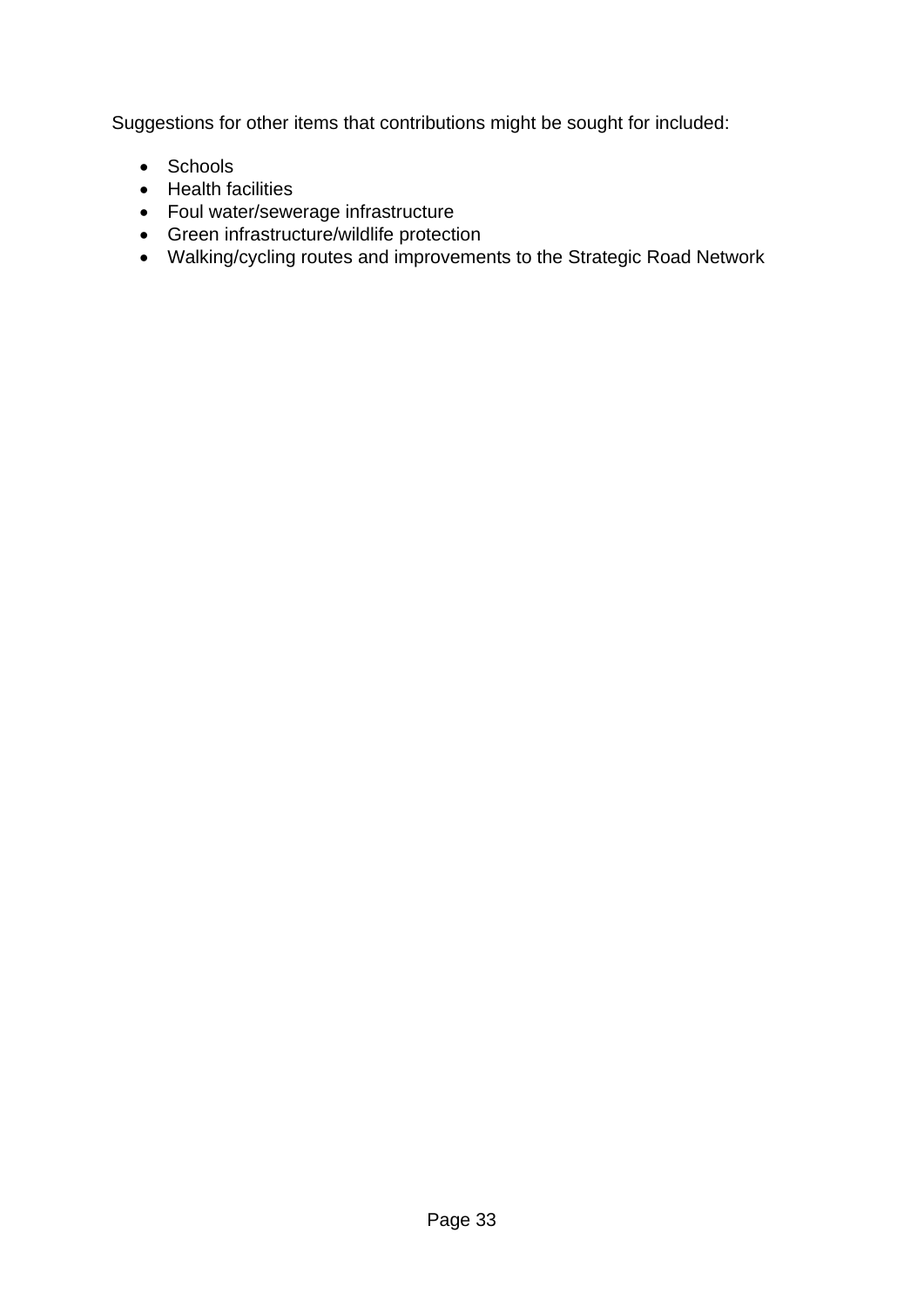

Based on 59 responses.

#### **Summary of Key Issues from the Comments:**

Some respondents felt that windfall sites should be used for market housing and not just affordable housing. There were also some calls to allow windfall sites in any village and for any type of housing to meet needs and demands.

There were a few comments that permission for windfall sites should be dependent upon evidence of need.

There were a number of calls for a policy that was flexible and responsive, and comments that the situation and needs can change quite markedly in 10 years.

There were a few comments that historic windfall rates should be taken into account.

Government Office for the North West stated that there should be no allowance for windfall developments in the 5 year supply.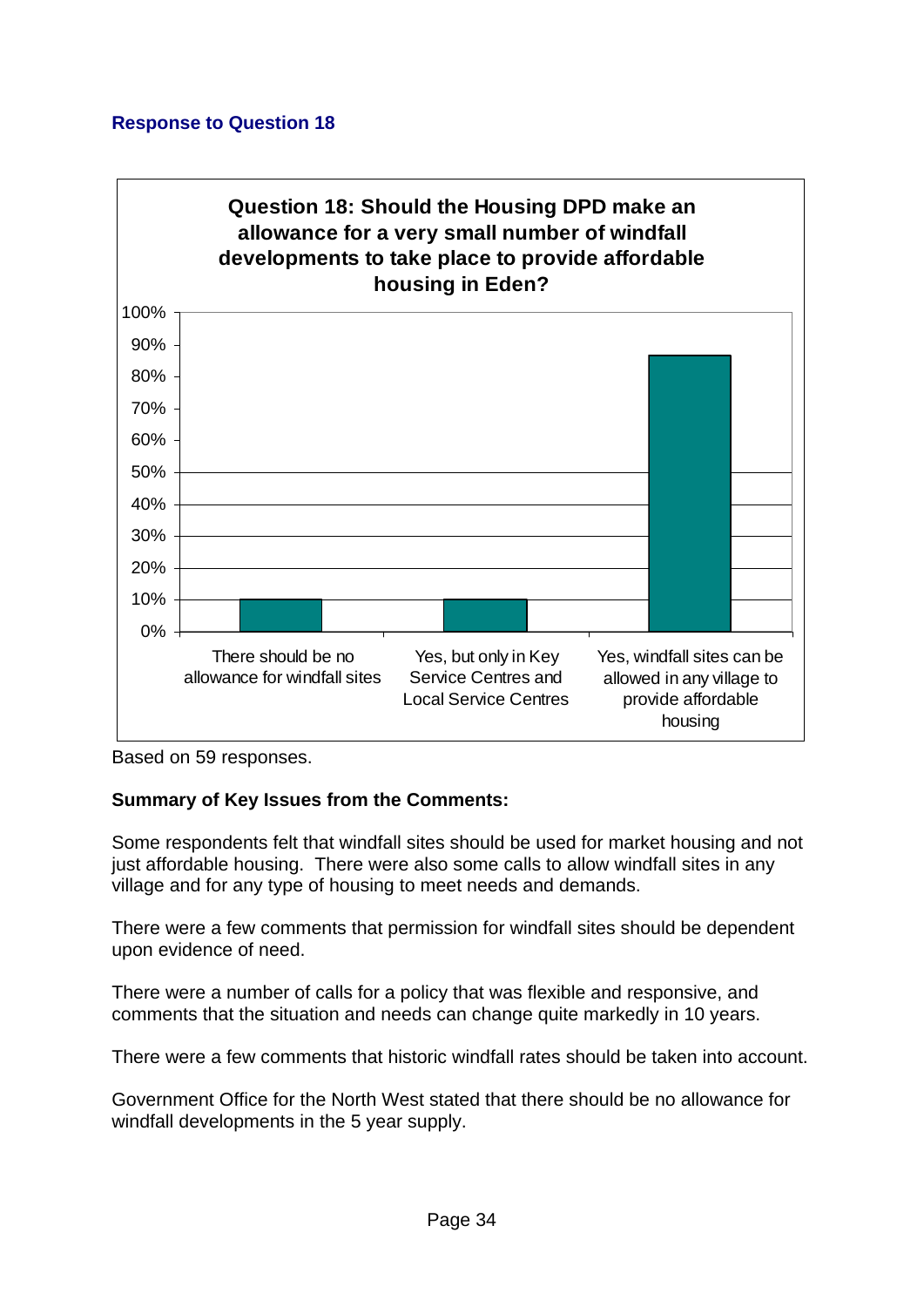

Based on 55 responses.

# **Summary of Key Issues from the Comments:**

The majority of comments were from those supporting option (c), but most comments were fairly disparate rather than strong themes emerging.

That said, there was quite a lot of support for the inclusion of agricultural buildings, and a couple of more detailed comments about the contribution of redundant agricultural buildings to the appearance of villages.

The need for affordable/local housing was stressed by some respondents

There were some concerns about the inclusion of Greenfield e.g. that it was a 'dangerous loophole', that it was not in conformity with PPS3, that it should only be if no other site was available, and that they should not 'replace' allocated sites.

There were some other caveats and concerns which were raised, such as concerns about compliance with PPS3 and the importance of using sites in sustainable/accessible locations.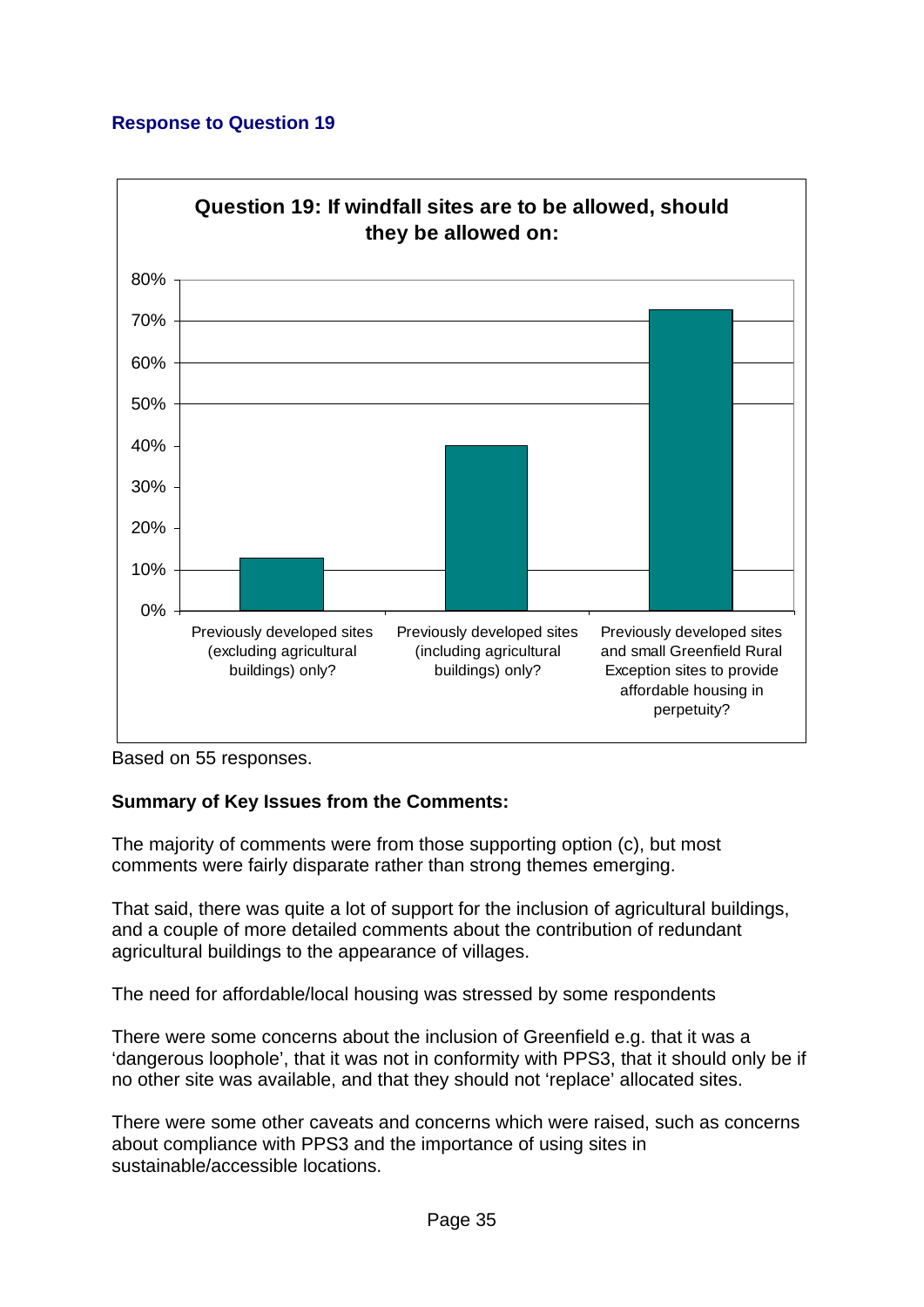

Based on 60 responses.

#### **Summary of Key Issues from the Comments:**

There was general support for the conversion of agricultural buildings and there seemed to be general agreement among respondents that conversions of traditional agricultural buildings fit well into the landscape as an alternative to modern housing developments. There was also support for conversion rather than demolition and new build wherever possible.

Some debate over whether or not farm buildings could be used to contribute to official Previously Developed Land targets. Several people commented that the majority of the public already consider it to be previously developed.

There were a few comments about the contribution that this policy could make to the survival of smaller villages and farmsteads.

There were several comments about whether such conversion should be confined to settlements or also permitted in the open countryside. A slim majority of such comments were in favour of confining conversions to settlements and a number stated that they would need to be assessed against sustainability criteria.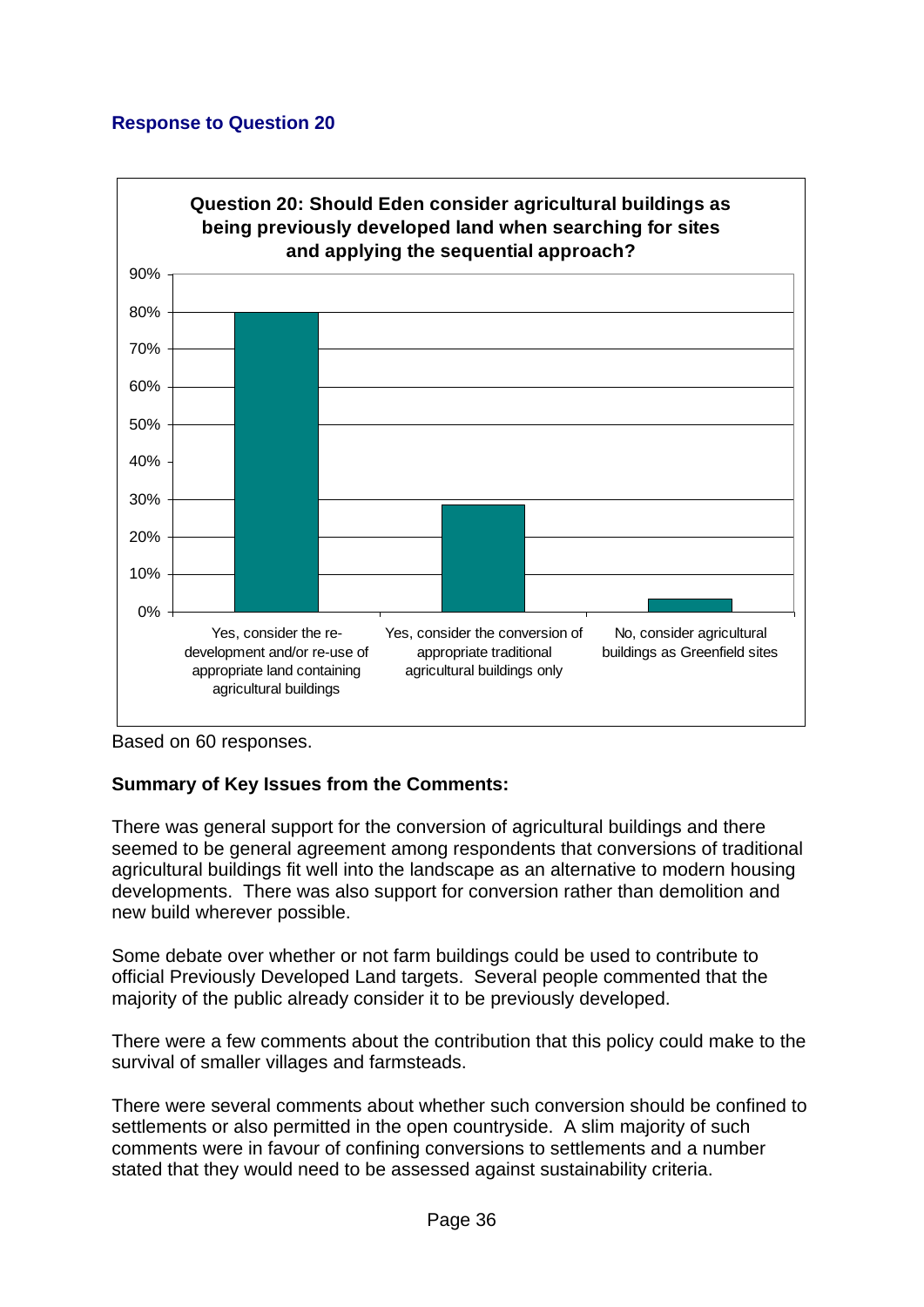

Based on 58 responses.

# **Summary of Key Issues from the Comments:**

There was an emphasis on using such development to meet affordable/local housing need and that utilising agricultural buildings had a lesser impact than using Greenfield land (and hence often choosing option c). The majority of comments were made by those supporting the option allowing the conversion of agricultural buildings in any rural areas.

A few caveats were included, such as being in areas of settlements and not isolated buildings, sustainability or infrastructure considerations.

A small minority of respondents (5) specifically said they did not want to see any blanket restrictions on the location of conversions (i.e. not limited to settlements); although some of these did still express concerns about infrastructure provision.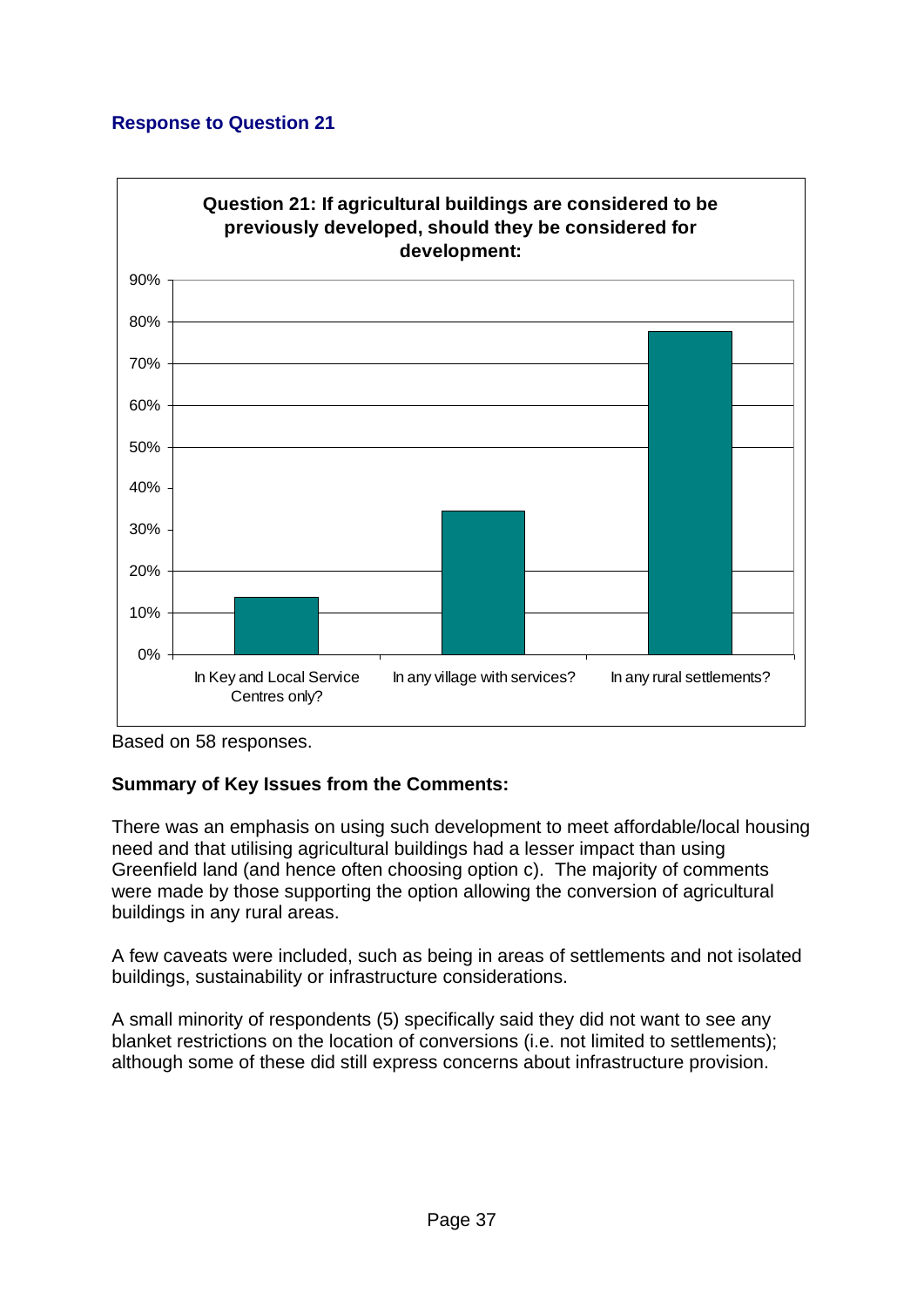

Based on 47 responses.

# **Summary of Key Issues from the Comments:**

This question generated the lowest response rate, which was probably due to the need currently being investigated and therefore not properly known. Indeed, several respondents said they did not currently have adequate information to provide proper comments.

There were some comments that provision should have the same considerations and follow the same settlement hierarchy as other development. In contrast, there was a comment about cultural factors and differing circumstances to those affecting permanent dwellings.

There were a couple of comments requiring the views of the gypsy and traveller communities in identifying sites.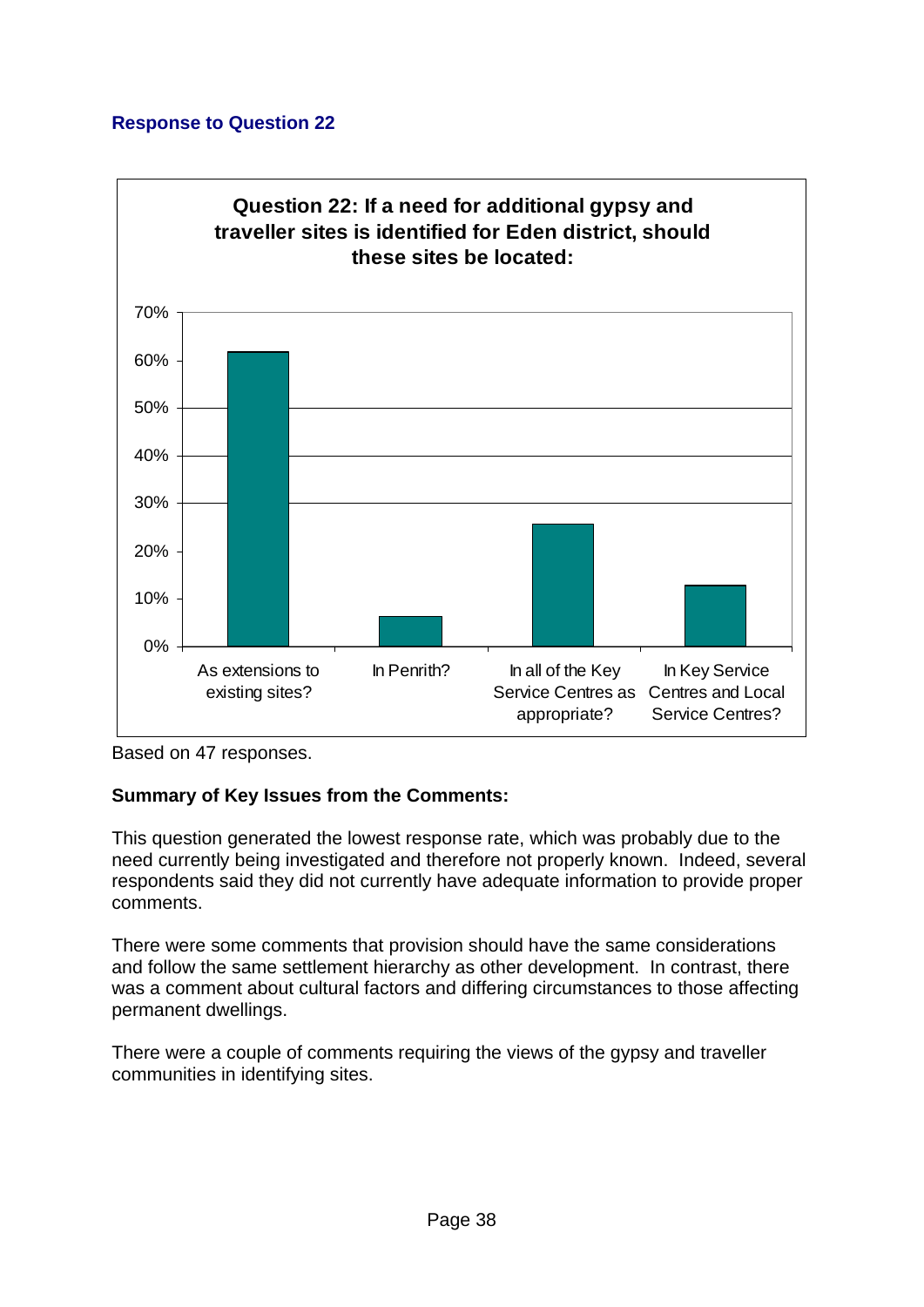

Based on 57 responses.

# **Summary of Key Issues from the Comments:**

A number of respondents ticked all of the options, feeling that all are relevant.

There were concerns that public transport and services can change, but also the opinion from some that some larger development could be used to support and improve such services.

There were also calls that housing need data needs to be kept up to date.

The impact of development on existing communities and meeting local residents' needs were also considered to be important factors by some respondents.

In addition, a couple of respondents commented on the importance of considering flood risk and sewerage infrastructure.

There were various other disparate comments.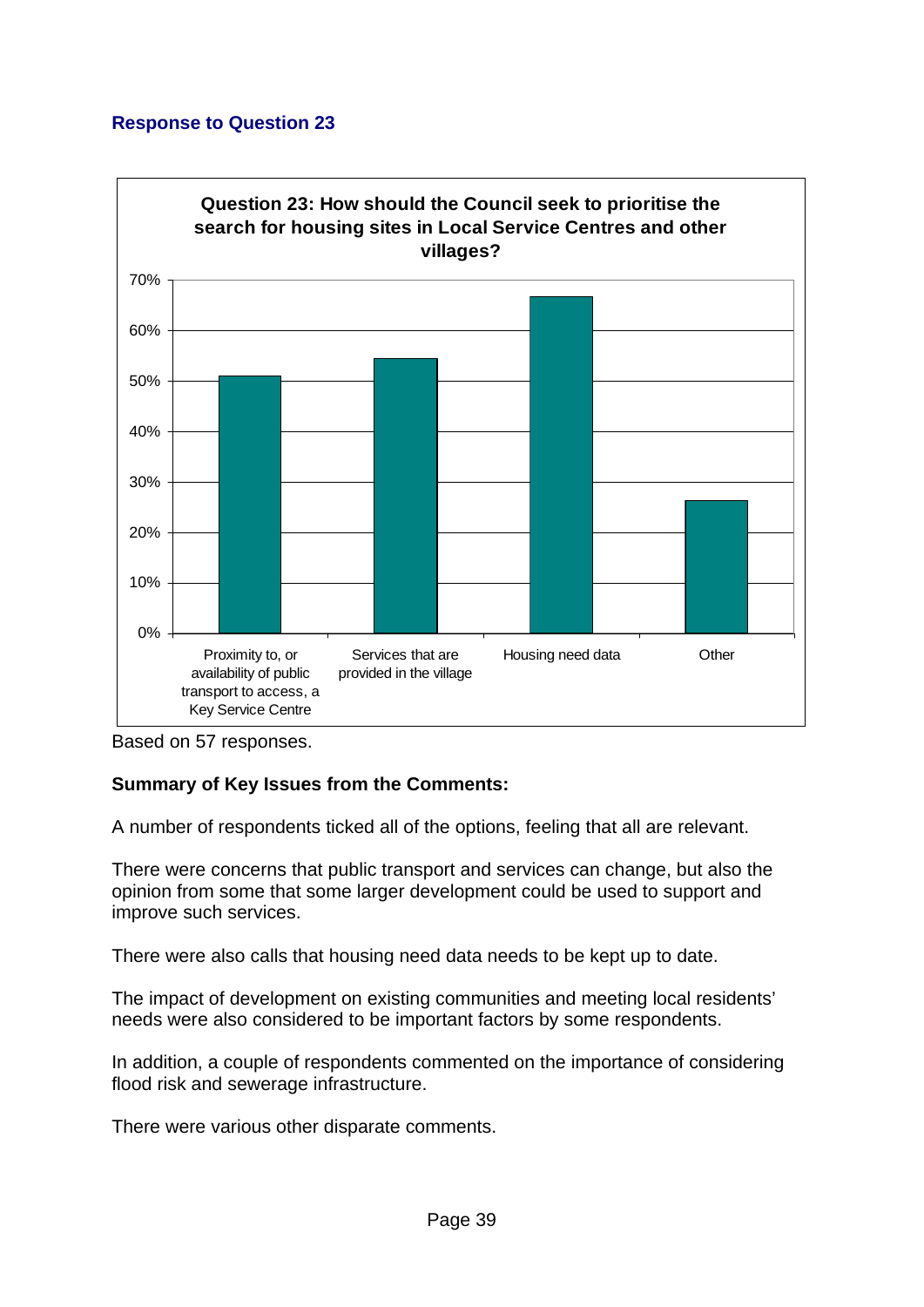

Based on 56 responses.

#### **Summary of Key Issues from the Comments:**

A few people commented that open spaces within the village may make an important contribution to village character and therefore infill development may not always be appropriate.

There were several calls for flexibility.

A few people called for it to be based on an assessment of the character of individual settlements and surrounding landscape. There were also comments supporting a criteria based approach.

There were a few comments about the need to preserve the countryside from 'urban sprawl', 'creeping development', and 'ribbon' or 'linear' development.

Some respondents stressed the need to take the views of local residents and/or the parish council into account.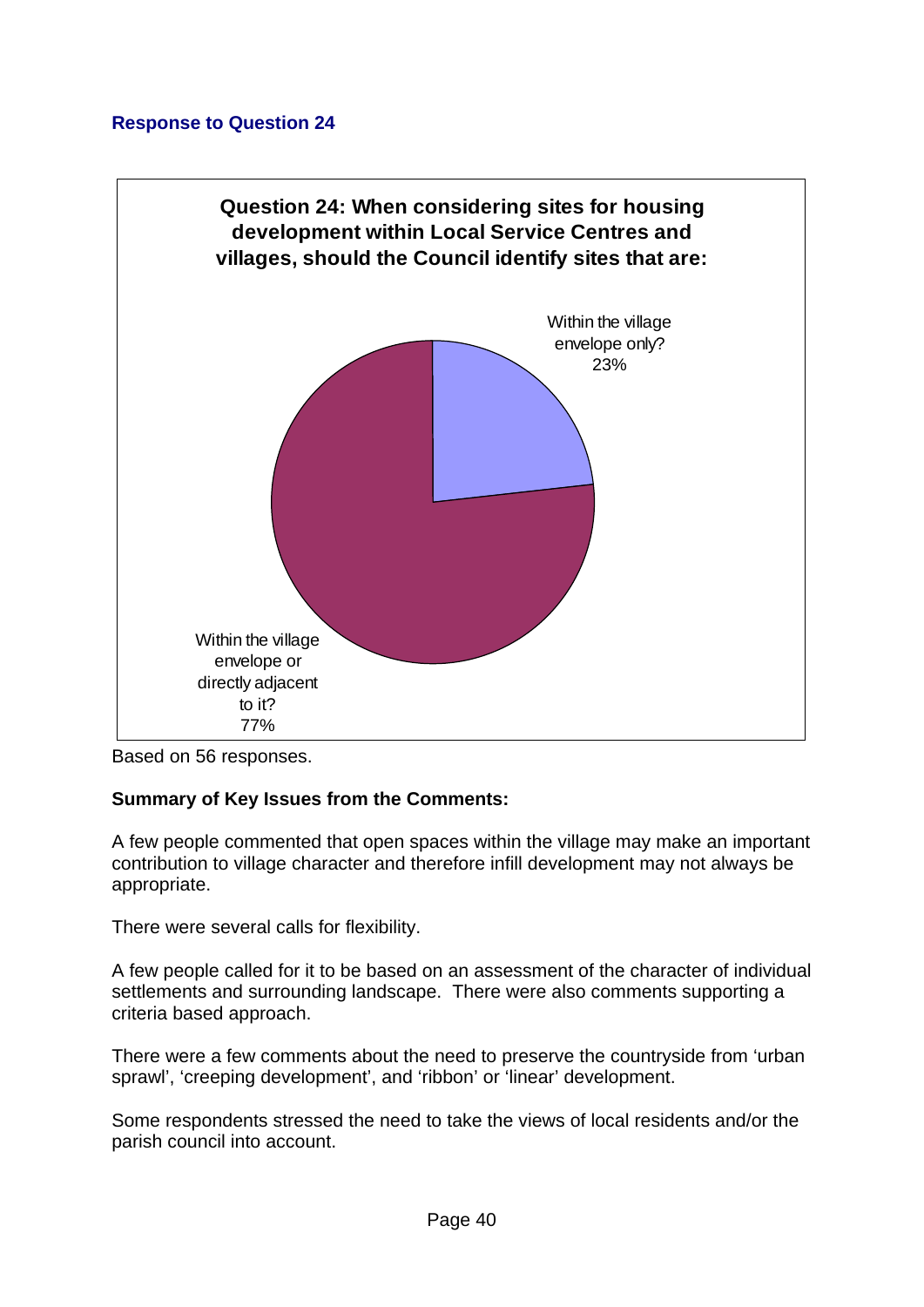

Based on 52 responses.

# **Summary of Key Issues from the Comments:**

The majority of comments were from those either supporting no maximum size or not expressing a preferred option.

The most common comment was a desire to see any such maxima related to the size of individual villages, rather than a blanket policy for all villages/Local Service Centres.

Several respondents also wanted other characteristics of individual villages taken into account, such as available services and housing need and that each should be determined on its merits.

Some commented that they favoured some kind of limit, but did not express this as a figure.

It should also be noted that a small number of respondents felt that even 10 was too large for an upper limit.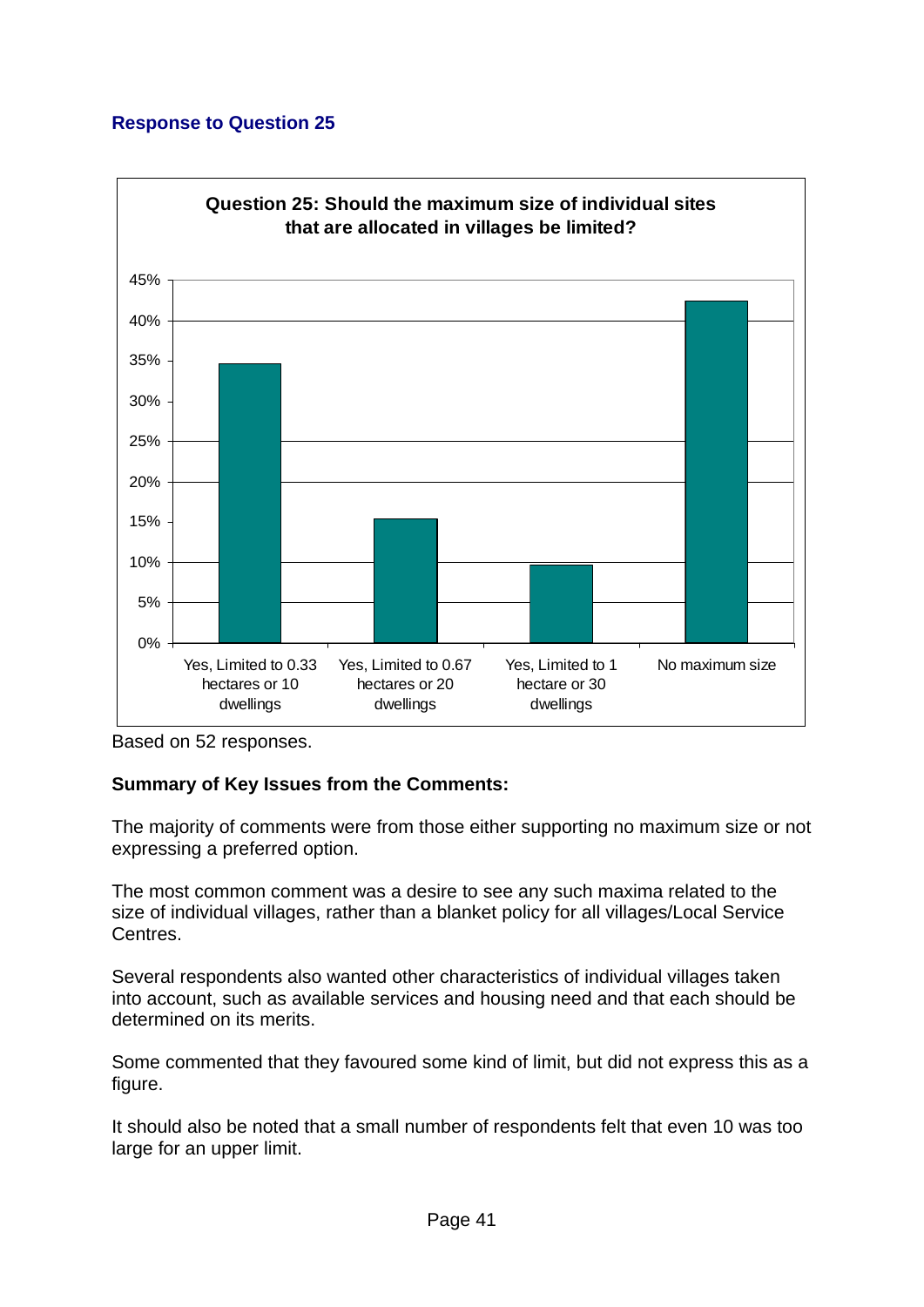#### **Question 26 asked: How can the Council meet the housing needs of an increasingly ageing population?**

The most common response favoured building/allocating sites for sheltered accommodation. Bungalows and retirement flats were also frequently cited.

A number of respondents suggested that such development could free up larger, family properties for local people.

There were also comments that the types of development should be informed by using information from the Housing Needs Survey.

Many people stressed the importance of access to services. This emphasis ranged from putting developments in places with transport links, to placing them in main population centres. Other variants included proximity to the local shop and bus stop, the use of travelling services, the importance of community spaces and level walking routes. There were also calls to improve public transport.

Design was commonly mentioned, both in terms of Lifetime Homes standards and also issues like energy and water efficiency to keep running costs down.

Some respondents commented that provision should be specifically for local retirees, and therefore local occupancy clauses should be used.

Some respondents placed emphasis on seeking balanced communities, and encouraging young people to migrate or return to the district and its villages.

A few suggested that direct consultation with older people would be needed.

Finally, a number of respondents supported measures which facilitate younger family members to care for the elderly were also favoured by some respondents.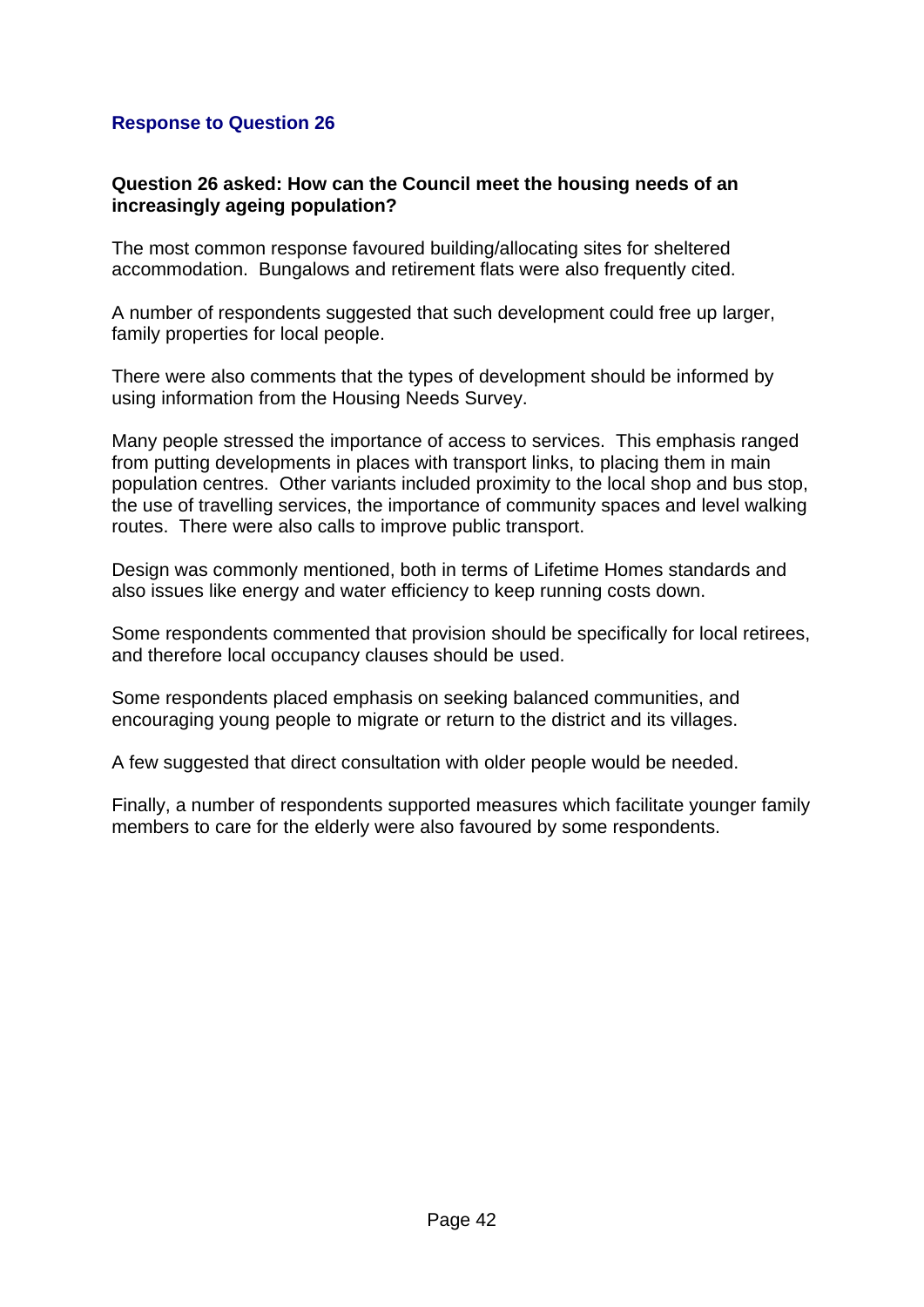#### **Question 27 asked: Do you have any additional comments you wish to make regarding housing issues in Eden**

The most common theme that emerged from this question was concerns about the infrastructure capacity (e.g. sewerage, schools, roads, parking, healthcare facilities) and criticism that this didn't seem to have been taken into account in the Issues and Options document.

In addition, other themes (in no particular order) included:

- That any policies are appropriate for rural areas and Eden as a whole. Some also stressed that the interpretation of policies (once adopted) is also important.
- The scale of development proposed a number of respondents questioned the need for such large scale building targets over the next 15 years as this could affect the character of the district and its settlements, while a few wanted to see higher rates of development to increase housing supply.
- The availability of additional employment to justify additional housing (a) in rural communities and (b) in the district as a whole was questioned
- Several respondents wished to see efficiency measures (energy, water etc.) in developments to reduce their impact on the environment and reduce running costs. Some also wanted to see a policy (or link to a policy elsewhere) requiring energy production on site.
- There was support for self-build
- Comments that playing fields and other green space within towns should be preserved
- Several respondents stressed that brownfield sites should be a priority
- Concerns about design were expressed. There was a feeling that housing in villages should be appropriate and integrated, not large expensive houses on suburban-style estates which then form their own communities; similar concerns about the style of housing which has been built on the edge of Penrith in recent years
- There was some concern about second homes and holiday lets
- There were contrasting comments on whether development should be going to small villages (though, again, the balance was in favour). Some respondents also expressed a need for affordable and market led housing in rural communities.
- There were some calls for closer working with developers, parish councils and local communities as this document and schemes are progressed
- A few respondents mentioned of avoiding flood risk
- A few respondents mentioned of converting farm buildings

There were also some comments regarding the consultation process for the Issues and Options paper. Some expressed positive comments regarding the document itself, while others claimed the consultation had been inadequate and offered advice to improve it for future consultations.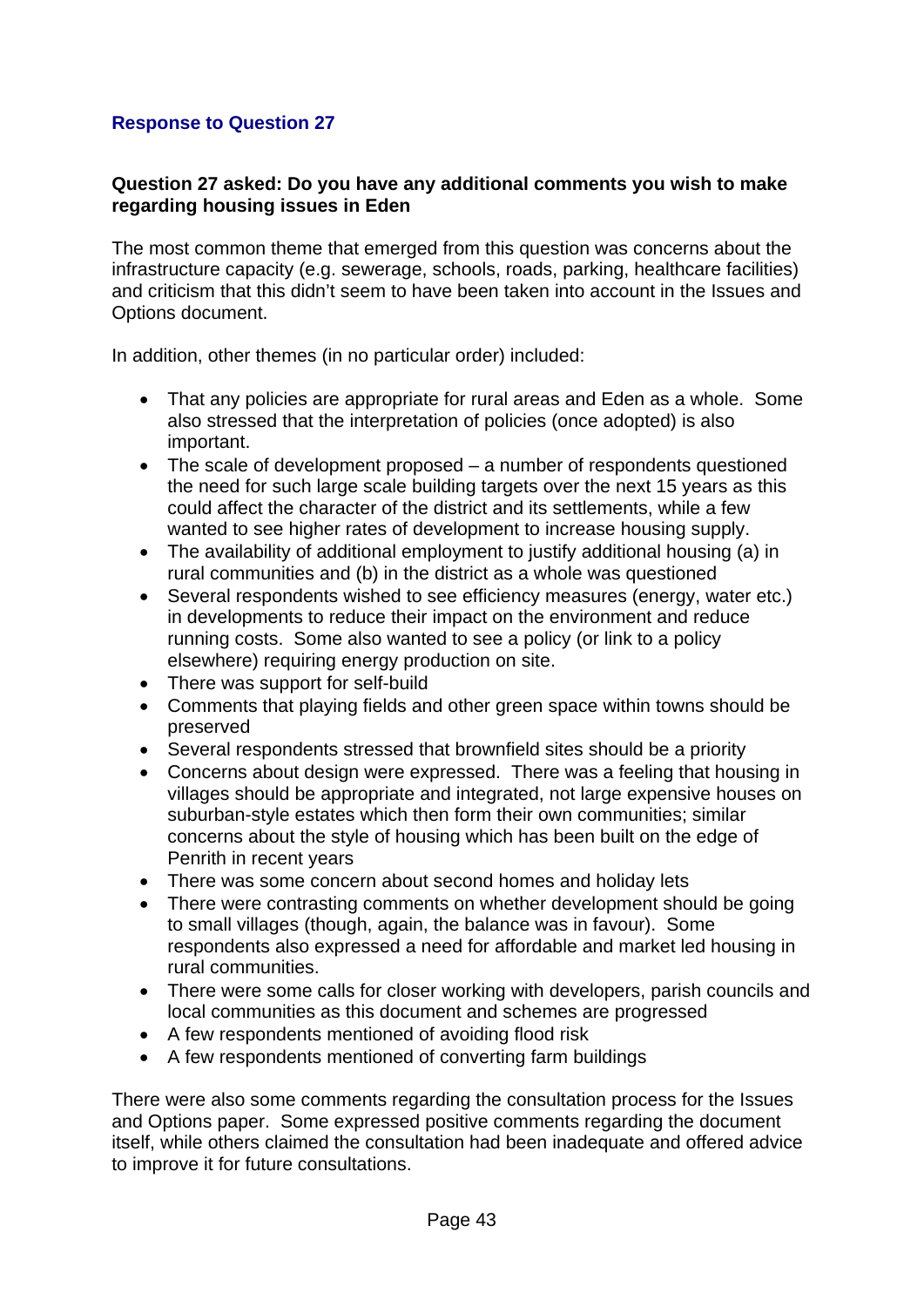# **What happens next?**

This report, together with responses to the sites in the Issues and Options, will be considered as the Housing Development Plan Document Preferred Options paper is produced.

The anticipated timetable and milestones for producing the Housing Development Plan Document Preferred Options paper are now:

- Present the analysis of the responses to the sites proposed in the Housing Development Plan Document Issues and Options paper to Environment Committee in March 2008.
- Consult on the new additional sites that were proposed in response to the Housing Development Plan Document Issues and Options paper in April.
- Environment Committee to agree criteria for approving or rejecting sites for the Development Plan Document Preferred Options paper. This will take place in either at the committee in either March or June.
- Environment Committee to consider and approve the Housing Development Plan Document Preferred Options for consultation in September 2008.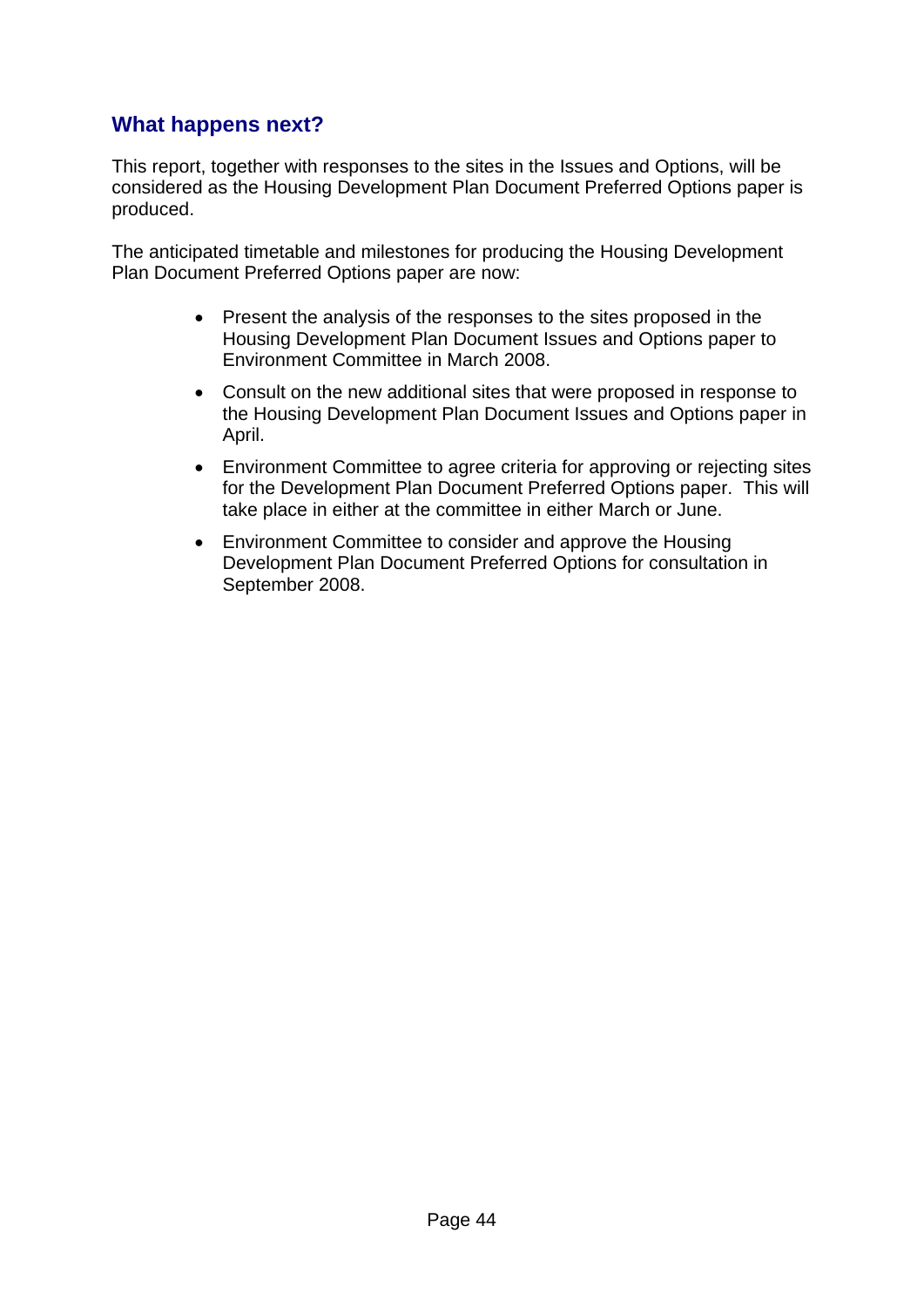# **Appendix 1 – List of Respondents**

The following individuals and organisations have commented on the policy questions within the Housing Development Plan Document Issues and Options paper:

Adrian Waite (AWICS) D Airey Alston Moor Parish Council Antony Wright Appleby Town Council Mr J Atkinson Barratt Homes Mr K Bell Councillor P Bell Mr C Bendelow Mr M Best Bolton Parish Council G and V Bowen Mr J R Bradney R Bromley Brough Parish Council Mr M Bryan BWEA Carlisle City Council Crosby Ravensworth Parish Council Cumbria County Council Cumbria Rural Housing Trust Dacre Parish Council Mr and Mrs Dalton B Daniel and R Butterfield Tom Woof Eden District Council Conservative Group Eden Housing Association Eden Local Agenda 21 Eden Local Strategic Partnership Mr and Mrs Edwards Environment Agency Fisher German Friends of the Lake District FJN Gibson Mr J Godwin Government Office for the North West Great Salkeld Parish Council H and H Bowe J G Hamlin Mr A Harper Mr and Mrs Hawker Highways Agency C Hill

Mr J Hogg Home Builders Federation Councillor N Hughes Hunsonby Parish Council Mr P A Kingsbury Kirkby Stephen Town Council Councillor T Ladhams Langwathby Parish Council Lazonby Parish Council Mr A Marsden Mrs A McKenzie Morland Parish Council National Trust Mr D Nattrass Natural England Network Rail Newby Parish Meeting Mr J Nicol Nielsens Ltd North West Regional Assembly North West Regional Development Agency Northumberland County Council Northumbrian Water Limited G Page Parklands Neighbourhood Watch Association Parklands Residents Association Penrith Civic Society Penrith Partnership PFK Mrs N Rayworth Mrs S Roberts Mr T Robinson Robinson Russell Armer Councillor H Sawrey-Cookson Mr K W and Mrs J A Scott Shap Parish Council Mrs and Mrs D K Snaith J K Stamper Taylor and Hardy The Theatres Trust Mr T Thompson United Utilities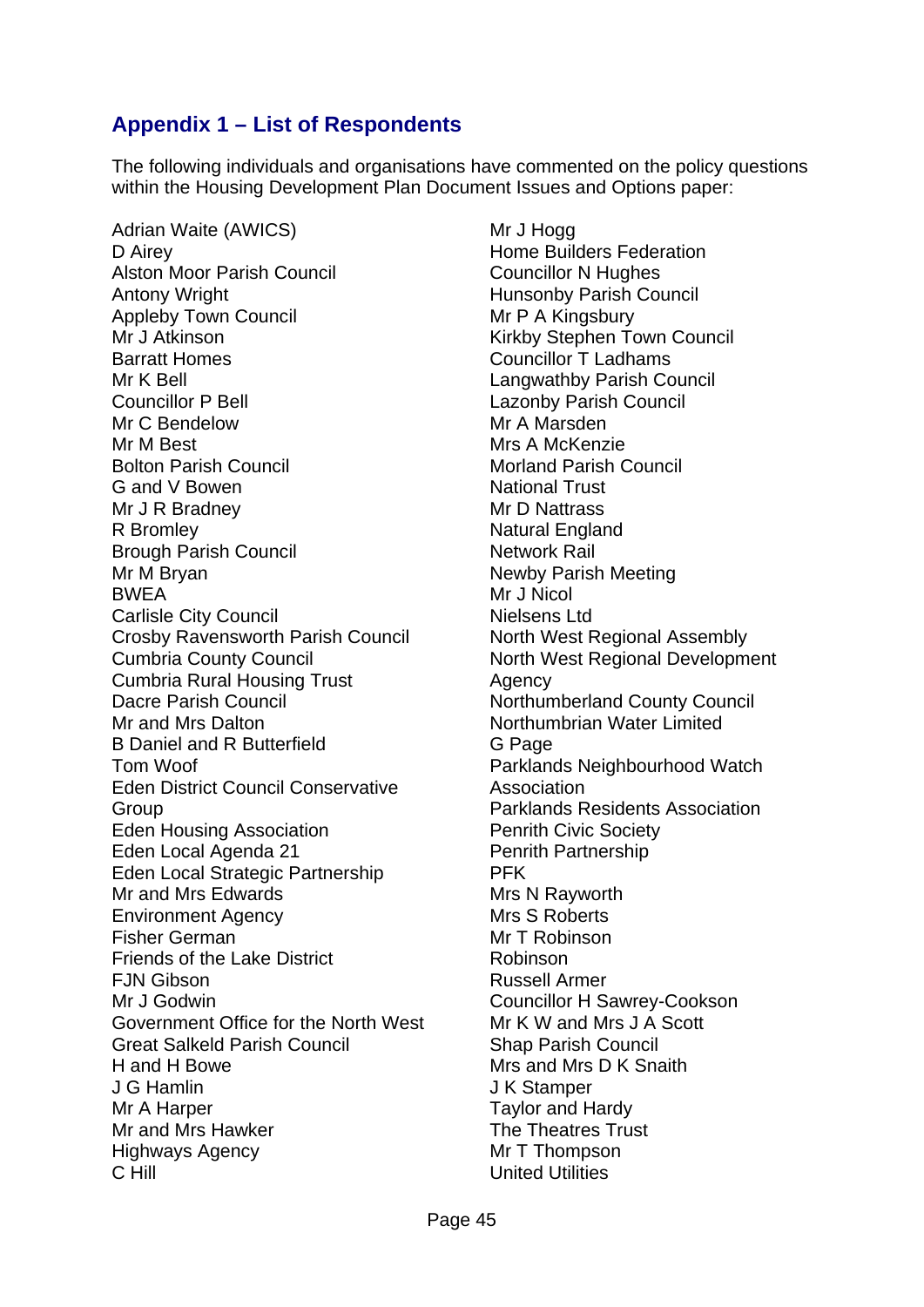Upper Eden Community Plan Group Warcop Parish Council Mr P Wickens Woodland Trust Mrs J Woodman Mr J Woodman J A S Wright L Yare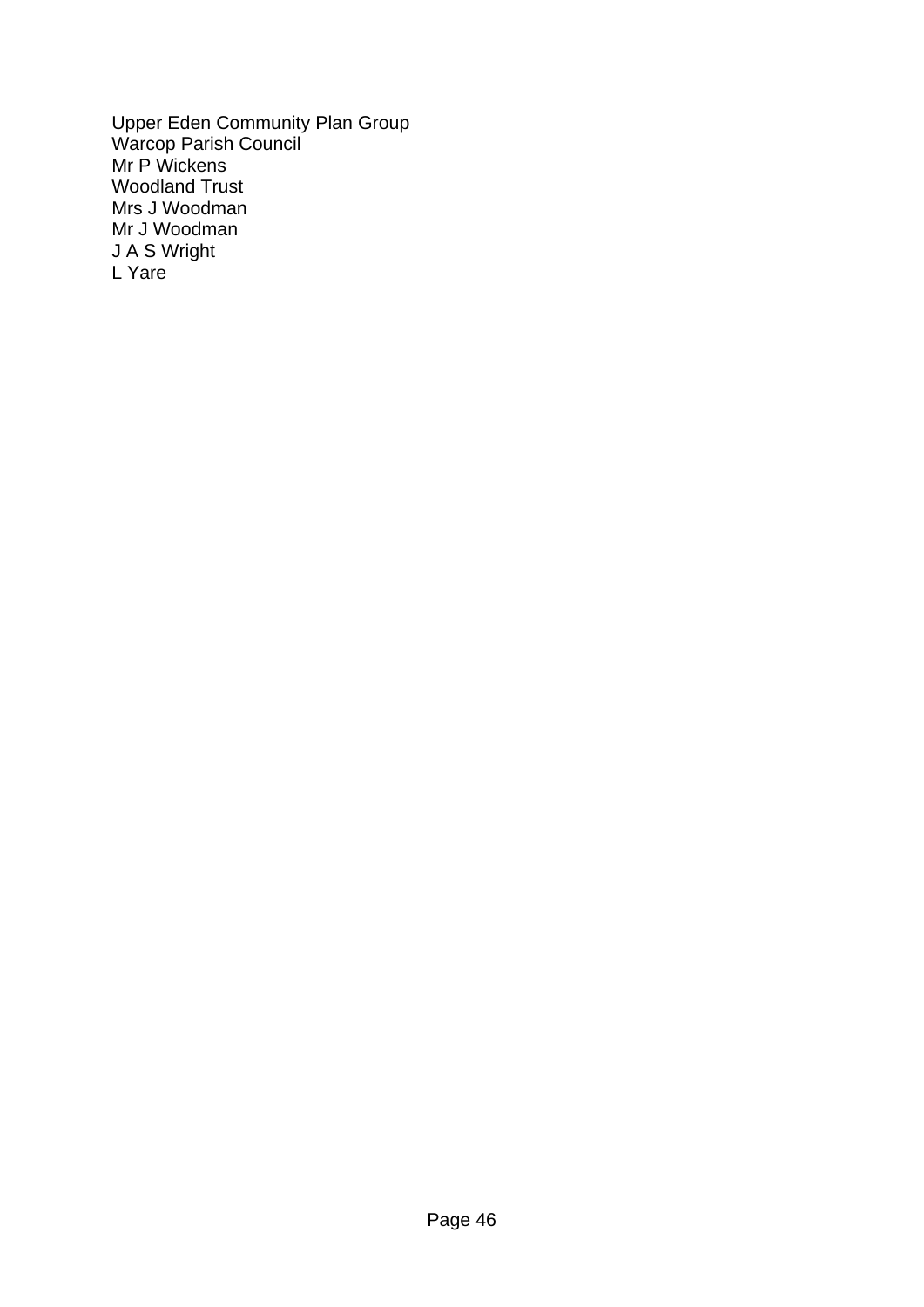# **Appendix 2 – Detailed Comments**

Due to the number and size of the comments received in response to the consultation, full comments are provided in a separate document as an appendix to this report.